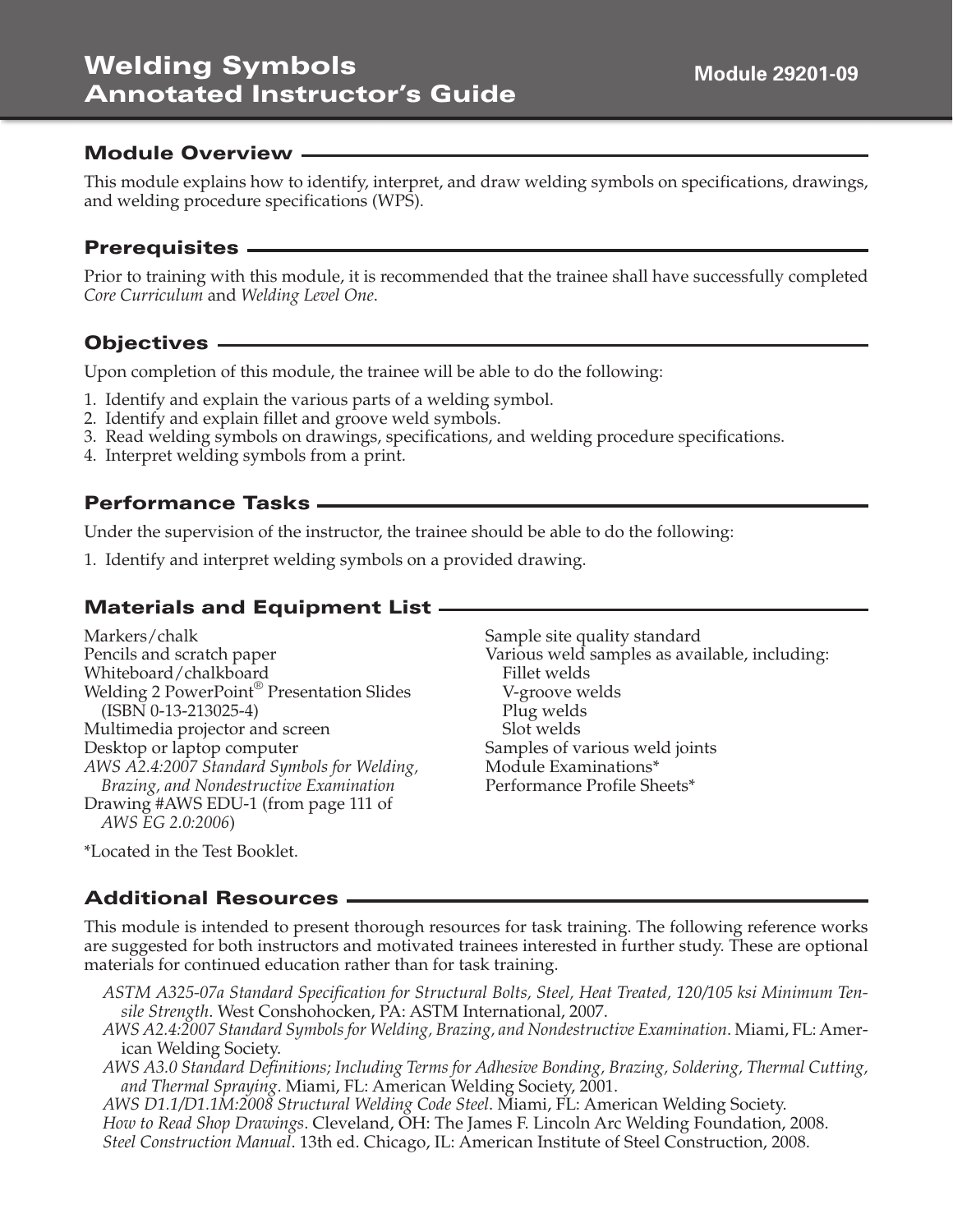# **Teaching Time for this Module**

An outline for use in developing your lesson plan is presented below. Note that each Roman numeral in the outline equates to one session of instruction. Each session has a suggested time period of  $2\%$  hours. This includes 10 minutes at the beginning of each session for administrative tasks and one 10-minute break during the session. Approximately 5 hours are suggested to cover *Welding Symbols*. You will need to adjust the time required for hands-on activity and testing based on your class size and resources. Because laboratories often correspond to Performance Tasks, the proficiency of trainees may be noted during these exercises for Performance Testing purposes.

| Topic                                                                                                                                                                                                                                                                                                                                                                                                       | <b>Planned Time</b> |
|-------------------------------------------------------------------------------------------------------------------------------------------------------------------------------------------------------------------------------------------------------------------------------------------------------------------------------------------------------------------------------------------------------------|---------------------|
| <b>Session I. Introduction to Welding Symbols</b>                                                                                                                                                                                                                                                                                                                                                           |                     |
| A. Introduction                                                                                                                                                                                                                                                                                                                                                                                             |                     |
| <b>B.</b> Standard Symbols                                                                                                                                                                                                                                                                                                                                                                                  |                     |
| C. Welding Symbol Base                                                                                                                                                                                                                                                                                                                                                                                      |                     |
| 1. Weld Symbols                                                                                                                                                                                                                                                                                                                                                                                             |                     |
| 2. Location of Weld Symbols                                                                                                                                                                                                                                                                                                                                                                                 |                     |
| 3. Combining Weld Symbols                                                                                                                                                                                                                                                                                                                                                                                   |                     |
| 4. Sizing and Dimensioning Welds                                                                                                                                                                                                                                                                                                                                                                            |                     |
| Session II. Supplemental and Other Weld Symbols; Review and Testing                                                                                                                                                                                                                                                                                                                                         |                     |
| A. Supplemental Symbols                                                                                                                                                                                                                                                                                                                                                                                     |                     |
| 1. Weld-All-Around                                                                                                                                                                                                                                                                                                                                                                                          |                     |
| 2. Field Weld                                                                                                                                                                                                                                                                                                                                                                                               |                     |
| 3. Contour Finish                                                                                                                                                                                                                                                                                                                                                                                           |                     |
| B. Other Weld Symbols                                                                                                                                                                                                                                                                                                                                                                                       |                     |
| 1. Backing and Spacer                                                                                                                                                                                                                                                                                                                                                                                       |                     |
| 2. Back or Backing                                                                                                                                                                                                                                                                                                                                                                                          |                     |
| 3. Melt-Through                                                                                                                                                                                                                                                                                                                                                                                             |                     |
| 4. Surfacing                                                                                                                                                                                                                                                                                                                                                                                                |                     |
| 5. Edge                                                                                                                                                                                                                                                                                                                                                                                                     |                     |
| 6. Spot                                                                                                                                                                                                                                                                                                                                                                                                     |                     |
| 7. Seam                                                                                                                                                                                                                                                                                                                                                                                                     |                     |
| C. Laboratory                                                                                                                                                                                                                                                                                                                                                                                               |                     |
| Have trainees practice identifying and interpreting welding symbols on a<br>provided drawing. This laboratory corresponds to Performance Task 1.                                                                                                                                                                                                                                                            |                     |
| D. Review                                                                                                                                                                                                                                                                                                                                                                                                   |                     |
| E. Module Examination                                                                                                                                                                                                                                                                                                                                                                                       |                     |
| 1. Trainees must score 70% or higher to receive recognition from NCCER.                                                                                                                                                                                                                                                                                                                                     |                     |
| 2. Record the testing results on Craft Training Report Form 200, and submit<br>the results to the Training Program Sponsor.                                                                                                                                                                                                                                                                                 |                     |
| F. Performance Testing                                                                                                                                                                                                                                                                                                                                                                                      |                     |
| 1. Trainees must perform each task to the satisfaction of the instructor to<br>receive recognition from NCCER. If applicable, proficiency noted during<br>laboratory exercises can be used to satisfy the Performance Testing<br>requirements.                                                                                                                                                              |                     |
| $\ldots$ 1. $\alpha$ $\alpha$ $\ldots$ $\ldots$ $\alpha$ $\alpha$ 1.1<br>$\mathbf{r}$ $\mathbf{r}$ $\mathbf{r}$ $\mathbf{r}$ $\mathbf{r}$ $\mathbf{r}$ $\mathbf{r}$ $\mathbf{r}$ $\mathbf{r}$ $\mathbf{r}$ $\mathbf{r}$ $\mathbf{r}$ $\mathbf{r}$ $\mathbf{r}$ $\mathbf{r}$ $\mathbf{r}$ $\mathbf{r}$ $\mathbf{r}$ $\mathbf{r}$ $\mathbf{r}$ $\mathbf{r}$ $\mathbf{r}$ $\mathbf{r}$ $\mathbf{r}$ $\mathbf{$ |                     |

2. Record the testing results on Craft Training Report Form 200, and submit the results to the Training Program Sponsor.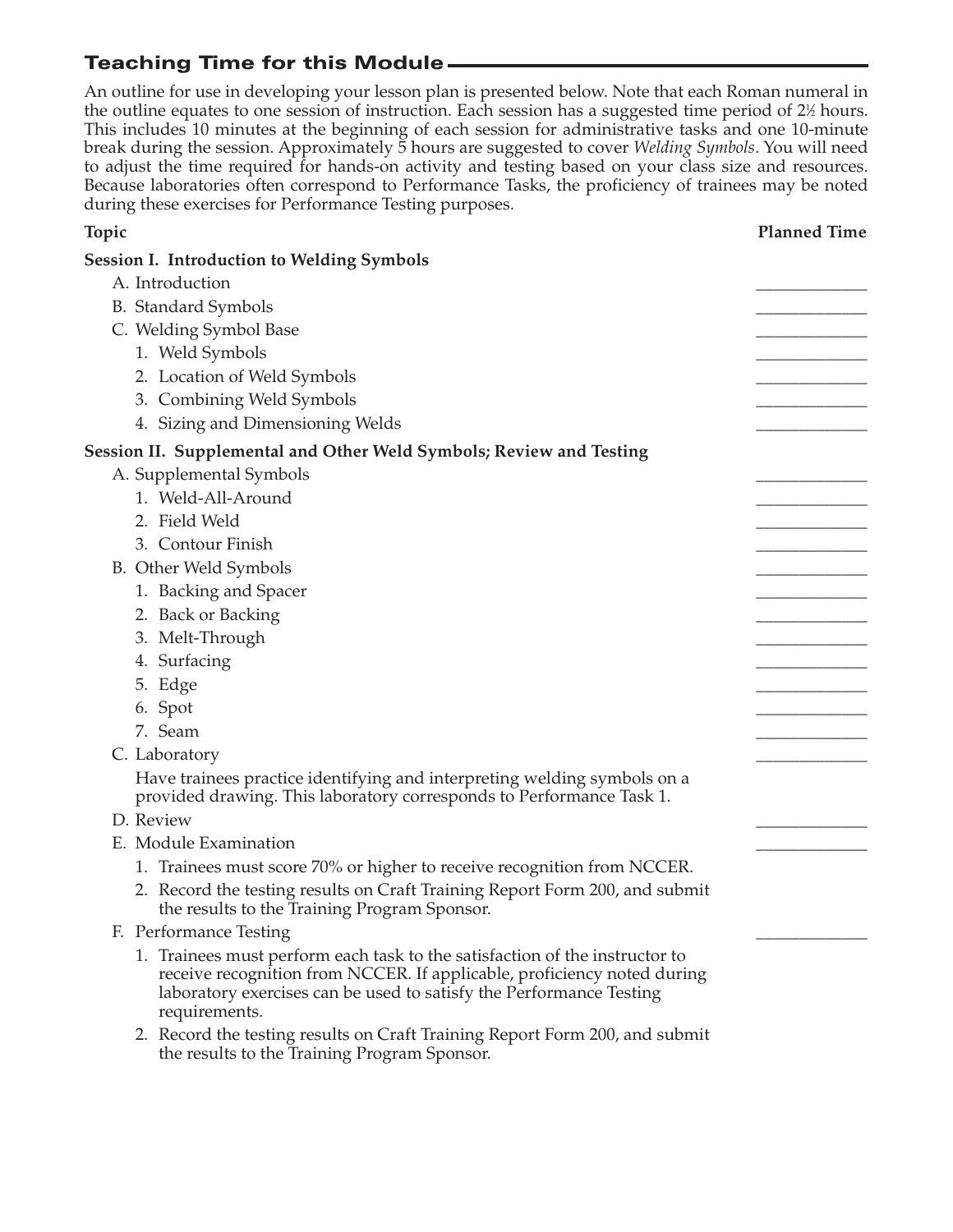#### **Module Overview**

This module describes welding detail drawings and their components, including lines, fills, solid round and pipe (or tubing) breaks, and revolved sections. Object views, dimensioning, notes, and bills of materials are also covered.

#### **Prerequisites**

Prior to training with this module, it is recommended that the trainee shall have successfully completed *Core Curriculum*; *Welding Level One*; and *Welding Level Two*, Module 29201-09.

#### **Objectives**

Upon completion of this module, the trainee will be able to do the following:

- 1. Identify and explain a welding detail drawing.
- 2. Identify and explain lines, material fills, and sections.
- 3. Identify and explain object views.
- 4. Identify and explain dimensioning.
- 5. Identify and explain notes and bill of materials.
- 6. Interpret basic elements of a welding detail drawing.
- 7. Sketch or draw basic welding drawings.

#### **Performance Tasks**

Under the supervision of the instructor, the trainee should be able to do the following:

1. Draw or sketch a welding drawing based on a given image or object.

## **Materials and Equipment List**

| Markers/chalk                                         | Sample welding drawings                        |
|-------------------------------------------------------|------------------------------------------------|
| Pencils and scratch paper                             | Predrilled bar stock scaled to the drawings in |
| Whiteboard/chalkboard                                 | Figure 18                                      |
| Welding 2 PowerPoint <sup>®</sup> Presentation Slides | Drawing with a missing dimension               |
| $(ISBN 0-13-213025-4)$                                | Welding-related bill of materials              |
| Multimedia projector and screen                       | Module Examinations*                           |
| Desktop or laptop computer                            | Performance Profile Sheets*                    |
| $*L$ and $L$ in the Test Deal dat                     |                                                |

Located in the Test Booklet.

#### **Additional Resources**

This module is intended to present thorough resources for task training. The following reference works are suggested for both instructors and motivated trainees interested in further study. These are optional materials for continued education rather than for task training.

- *ASTM A325 07a Standard Specification for Structural Bolts, Steel, Heat Treated, 120/105 ksi Minimum Tensile Strength*. West Conshohocken, PA: ASTM International, 2007.
- *AWS A2.4: 2007 Standard Symbols for Welding, Brazing, and Nondestructive Examination*. Miami, FL: American Welding Society.
- *AWS A3.0: 2001 Standard Definitions; Including Terms for Adhesive Bonding, Brazing, Soldering, Thermal Cutting, and Thermal Spraying*. Miami, FL: American Welding Society.

*AWS D1.1/D1.1M: 2008 Structural Welding Code Steel*. Miami, FL: American Welding Society.

*How to Read Shop Drawings,* 2008. Cleveland, OH: The James F. Lincoln Arc Welding Foundation.

*Steel Construction Manual,* 2008. Thirteenth Edition. Chicago, IL: American Institute of Steel Construction.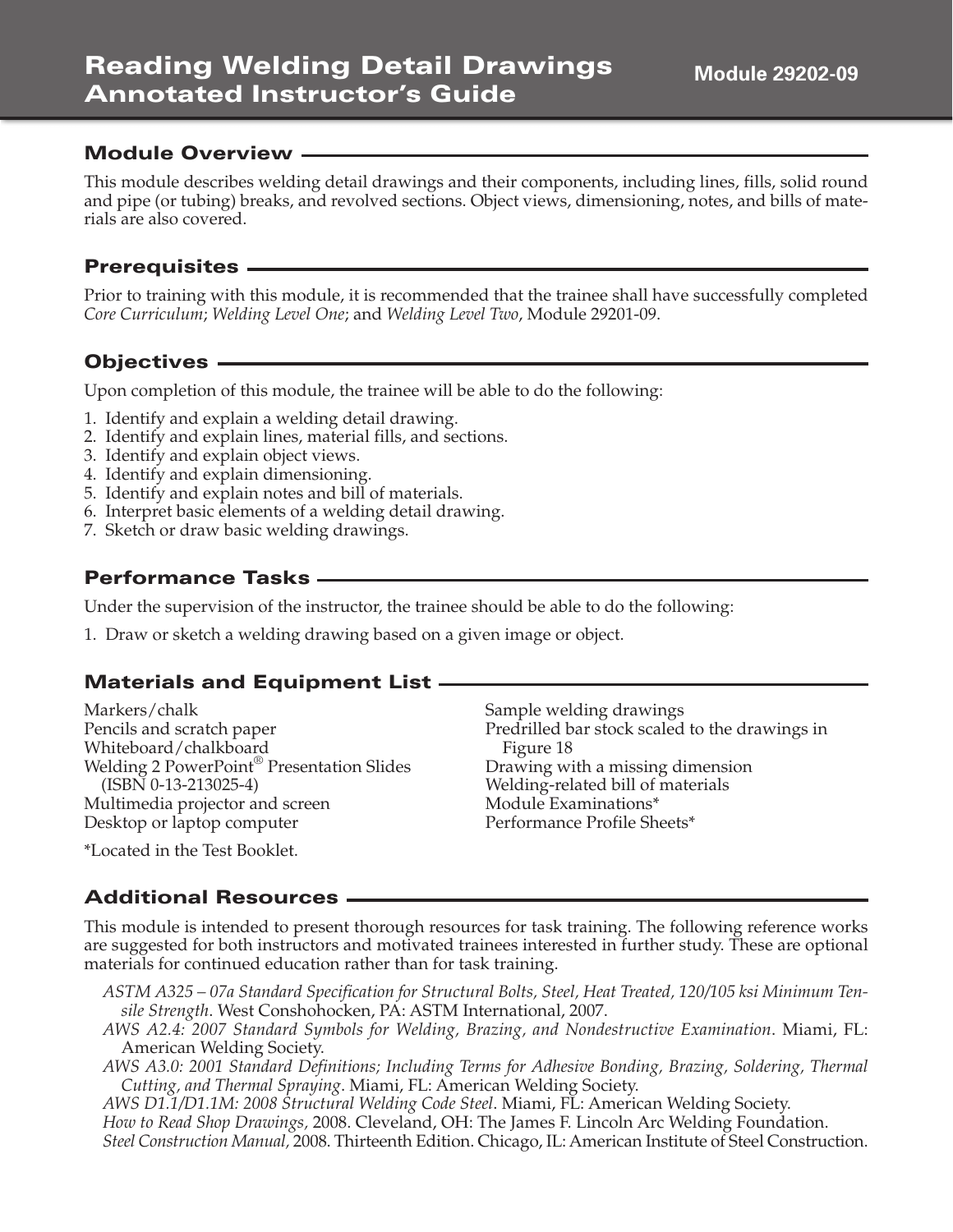# **Teaching Time for this Module**

An outline for use in developing your lesson plan is presented below. Note that each Roman numeral in the outline equates to one session of instruction. Each session has a suggested time period of  $2\%$  hours. This includes 10 minutes at the beginning of each session for administrative tasks and one 10-minute break during the session. Approximately 10 hours are suggested to cover *Reading Welding Detail Drawings*. You will need to adjust the time required for hands-on activity and testing based on your class size and resources. Because laboratories often correspond to Performance Tasks, the proficiency of trainees may be noted during these exercises for Performance Testing purposes.

| Topic                                                                                                                                                                                                                                          | <b>Planned Time</b> |
|------------------------------------------------------------------------------------------------------------------------------------------------------------------------------------------------------------------------------------------------|---------------------|
| <b>Session I. Introduction to Welding Detail Drawings; Object Views</b>                                                                                                                                                                        |                     |
| A. Introduction                                                                                                                                                                                                                                |                     |
| B. Welding Detail Drawings                                                                                                                                                                                                                     |                     |
| C. Drawing Components                                                                                                                                                                                                                          |                     |
| 1. Lines                                                                                                                                                                                                                                       |                     |
| 2. Material Symbols                                                                                                                                                                                                                            |                     |
| 3. Solid Round and Pipe (or Tubing) Breaks                                                                                                                                                                                                     |                     |
| 4. Revolved Sections                                                                                                                                                                                                                           |                     |
| D. Object Views                                                                                                                                                                                                                                |                     |
| 1. Isometric View                                                                                                                                                                                                                              |                     |
| 2. Multiview                                                                                                                                                                                                                                   |                     |
| 3. Section View                                                                                                                                                                                                                                |                     |
| <b>Session II. Dimensions</b>                                                                                                                                                                                                                  |                     |
| A. Dimensions                                                                                                                                                                                                                                  |                     |
| 1. Scale                                                                                                                                                                                                                                       |                     |
| 2. Size and Location Dimensions                                                                                                                                                                                                                |                     |
| 3. Hole Dimensions                                                                                                                                                                                                                             |                     |
| 4. Angle and Bevel Dimensions                                                                                                                                                                                                                  |                     |
| 5. Radius and Arc Dimensions                                                                                                                                                                                                                   |                     |
| 6. Tolerances                                                                                                                                                                                                                                  |                     |
| <b>Session III. Notes and Bill of Materials</b>                                                                                                                                                                                                |                     |
| A. Notes and Bill of Materials                                                                                                                                                                                                                 |                     |
| 1. Notes                                                                                                                                                                                                                                       |                     |
| 2. Bill of Materials                                                                                                                                                                                                                           |                     |
| B. Laboratory                                                                                                                                                                                                                                  |                     |
| Have trainees practice drawing or sketching a welding drawing based on a<br>given image or object. This laboratory corresponds to Performance Task 1.                                                                                          |                     |
| <b>Session IV. Review and Testing</b>                                                                                                                                                                                                          |                     |
| A. Review                                                                                                                                                                                                                                      |                     |
| B. Module Examination                                                                                                                                                                                                                          |                     |
| 1. Trainees must score 70% or higher to receive recognition from NCCER.                                                                                                                                                                        |                     |
| 2. Record the testing results on Craft Training Report Form 200, and submit<br>the results to the Training Program Sponsor.                                                                                                                    |                     |
| C. Performance Testing                                                                                                                                                                                                                         |                     |
| 1. Trainees must perform each task to the satisfaction of the instructor to<br>receive recognition from NCCER. If applicable, proficiency noted during<br>laboratory exercises can be used to satisfy the Performance Testing<br>requirements. |                     |
| 2. Record the testing results on Craft Training Report Form 200, and submit<br>the results to the Training Program Sponsor.                                                                                                                    |                     |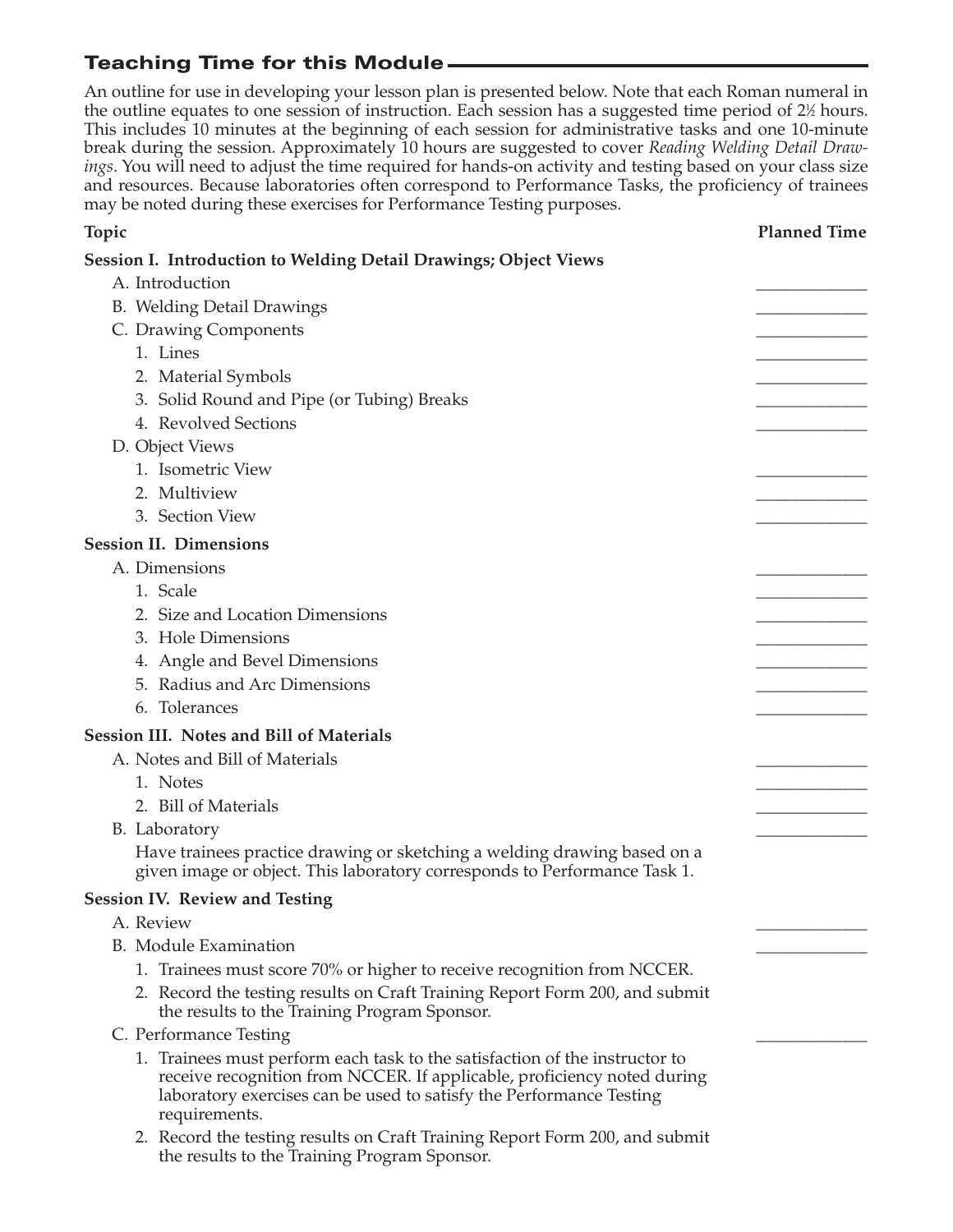# **Physical Characteristics and Mechanical Properties of Metal Annotated Instructor's Guide**

#### **Module Overview**

This module covers the physical characteristics, mechanical properties, composition, and classification of common ferrous and nonferrous metals. Various standard forms and structural shapes of metals are described, as well as methods used to identify metals.

#### **Prerequisites**

Prior to training with this module, it is recommended that the trainee shall have successfully completed *Core Curriculum*; *Welding Level One*; and *Welding Level Two*, Modules 29201-09 and 29202-09.

#### **Objectives**

Upon completion of this module, the trainee will be able to do the following:

- 1. Identify and explain the composition and classification of base metals.
- 2. Explain and demonstrate field identification methods for base metals.
- 3. Identify and explain the physical characteristics and mechanical properties of metals.
- 4. Identify and explain forms and shapes of structural metals.
- 5. Explain metallurgical considerations for welding metals.

#### **Performance Tasks**

This is a knowledge-based module; there are no Performance Tasks.

#### **Materials and Equipment List**

Markers/chalk Pencils and scratch paper Whiteboard/chalkboard Welding 2 PowerPoint® Presentation Slides (ISBN 0-13-213025-4) Multimedia projector and screen Desktop or laptop computer Copies of steel classifications from AISI, ASTM International, and/or UNS AISI/SAE numbers of common carbon steels for identification purposes Pictures of wrecked racecars Samples of mill markings on metals Pictures or examples of labeled metals metals Magnet Metal analyzer Hardness testers

\*Located in the Test Booklet.

Different types of steels, including high-strength low-alloy steels Various ferrous and nonferrous metals and filler Samples of each type of structural steel Standard steel pipe samples Rebar with grade markings Metal samples to examine and identify by appearance and by magnet Module Examinations\*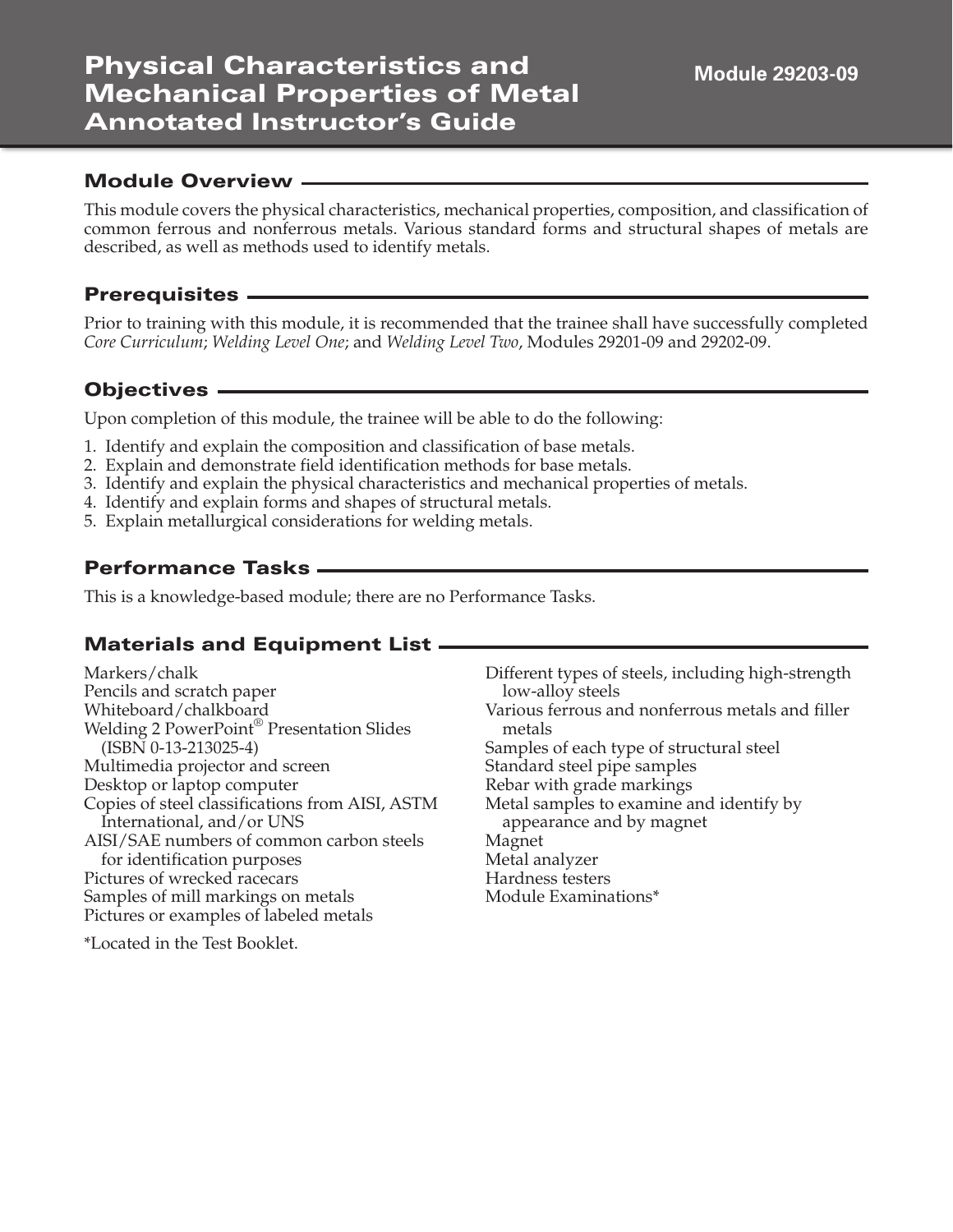## **Additional Resources**

This module is intended to present thorough resources for task training. The following reference works are suggested for both instructors and motivated trainees interested in further study. These are optional materials for continued education rather than for task training.

*AWS B1.10:1999 Guide for the Nondestructive Examination of Welds*. Miami, FL: American Welding Society. *AWS B1.11:2000 Guide for the Visual Examination of Welds*. Miami, FL: American Welding Society.

*AWS D3.5-93R Guide for Steel Hull Welding*. Miami, FL: American Welding Society, 1993.

*AWS D3.6M:1999 Specification for Underwater Welding*. Miami, FL: American Welding Society.

*AWS D3.7:2004 Guide for Aluminum Hull Welding*. Miami, FL: American Welding Society.

Lincoln Electric website: http://www.lincolnelectric.com offers sources for products and training.

*Machinery's Handbook.* Erik Oberg, Franklin D. Jones, and Christopher J. McCauley. New York, NY: Industrial Press, Inc., 2008.

*Metals and How to Weld Them.* T. B. Jefferson. Cleveland, OH: The James F. Lincoln Arc Welding Foundation. *OSHA Standard 1926.351, Arc Welding and Cutting.*

*Stick Electrode Product Catalog.* Cleveland, OH: The Lincoln Electric Company, 2008.

*Stick Electrode Welding Guide.* Cleveland, OH: The Lincoln Electric Company, 2004.

*The Procedure Handbook of Arc Welding*. 14th ed. Cleveland, OH: The James F. Lincoln Welding Foundation, 2000.

*Welding Handbook.* 4 vols. Miami, FL: American Welding Society.

## **Teaching Time for this Module**

An outline for use in developing your lesson plan is presented below. Note that each Roman numeral in the outline equates to one session of instruction. Each session has a suggested time period of 2½ hours. This includes 10 minutes at the beginning of each session for administrative tasks and one 10-minute break during the session. Approximately 71 ⁄2 hours are suggested to cover *Physical Characteristics and Mechanical Properties of Metals*. You will need to adjust the time required for hands-on activity and testing based on your class size and resources.

## **Topic Planned Time Session I. Introduction; Metal Composition, Classifications, and Identification** A. Introduction B. Metal Composition and Classifications 1. Ferrous Metal 2. Low-Alloy Steel 3. Common Grade Stainless Steel 4. Specialty Grade Stainless Steel 5. Nonferrous Metals C. Field Identification of Base Metals 1. Metal Labeling 2. Identification by Magnet 3. Identification by Appearance 4. Identification by X-Ray Fluorescence Spectrometry **Session II. Characteristics and Properties of Metals; Structural Steel and Common Milled Shapes** A. Physical Characteristics of Metals 1. Density \_\_\_\_\_\_\_\_\_\_\_\_\_ 2. Electrical Conductivity 3. Thermal Conductivity 4. Thermal Expansion 5. Melting Point 6. Corrosion Resistance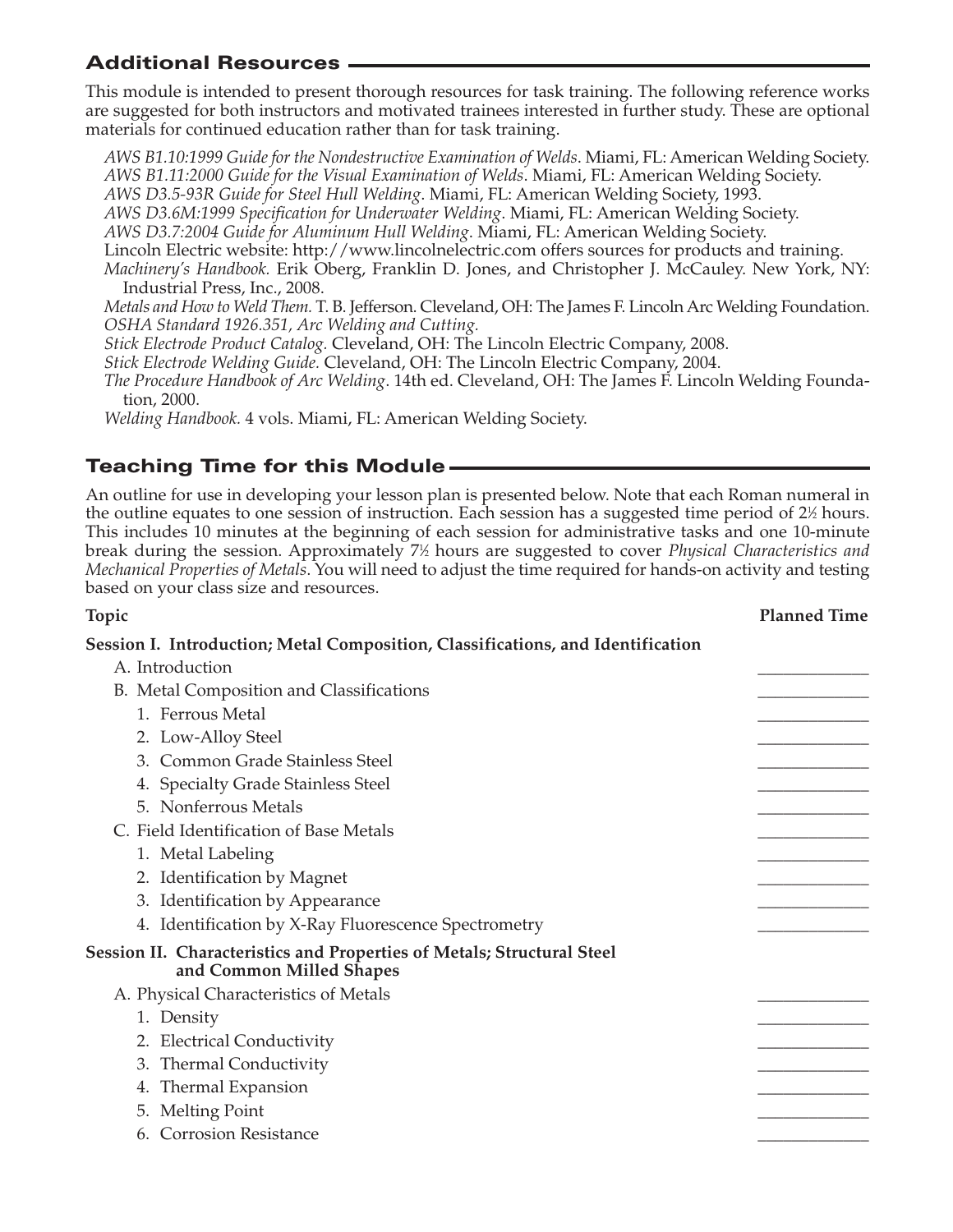#### B. Mechanical Properties of Metals

- 1. Stress-Strain Relationship
- 2. Elasticity and Elastic Limit
- 3. Modulus of Elasticity
- 4. Tensile Strength
- 5. Ductility
- 6. Hardness
- C. Structural Steel and Common Milled Shapes
	- 1. Plate, Sheet Metal, Bars, Angles, and Channels
	- 2. Beams and Shapes from Beams
	- 3. Pipe, Reinforcing Bars, and Tubing
	- 4. Seamed and Seamless Tubing and Pipe
	- 5. Forged Shapes, Cast Shapes, and Powdered Metals

#### **Session III. Metallurgical Considerations for Welding; Review and Testing**

- A. Metallurgical Considerations for Welding
	- 1. Base Metal Preparations
	- 2. Joint Design
	- 3. Filler Metal and Electrode Selection
	- 4. Preheating and Interpass Temperature Control
	- 5. Postweld Heat Treatment
- B. Review \_\_\_\_\_\_\_\_\_\_\_\_\_
- C. Module Examination
	- 1. Trainees must score 70% or higher to receive recognition from NCCER.
	- 2. Record the testing results on Craft Training Report Form 200, and submit the results to the Training Program Sponsor.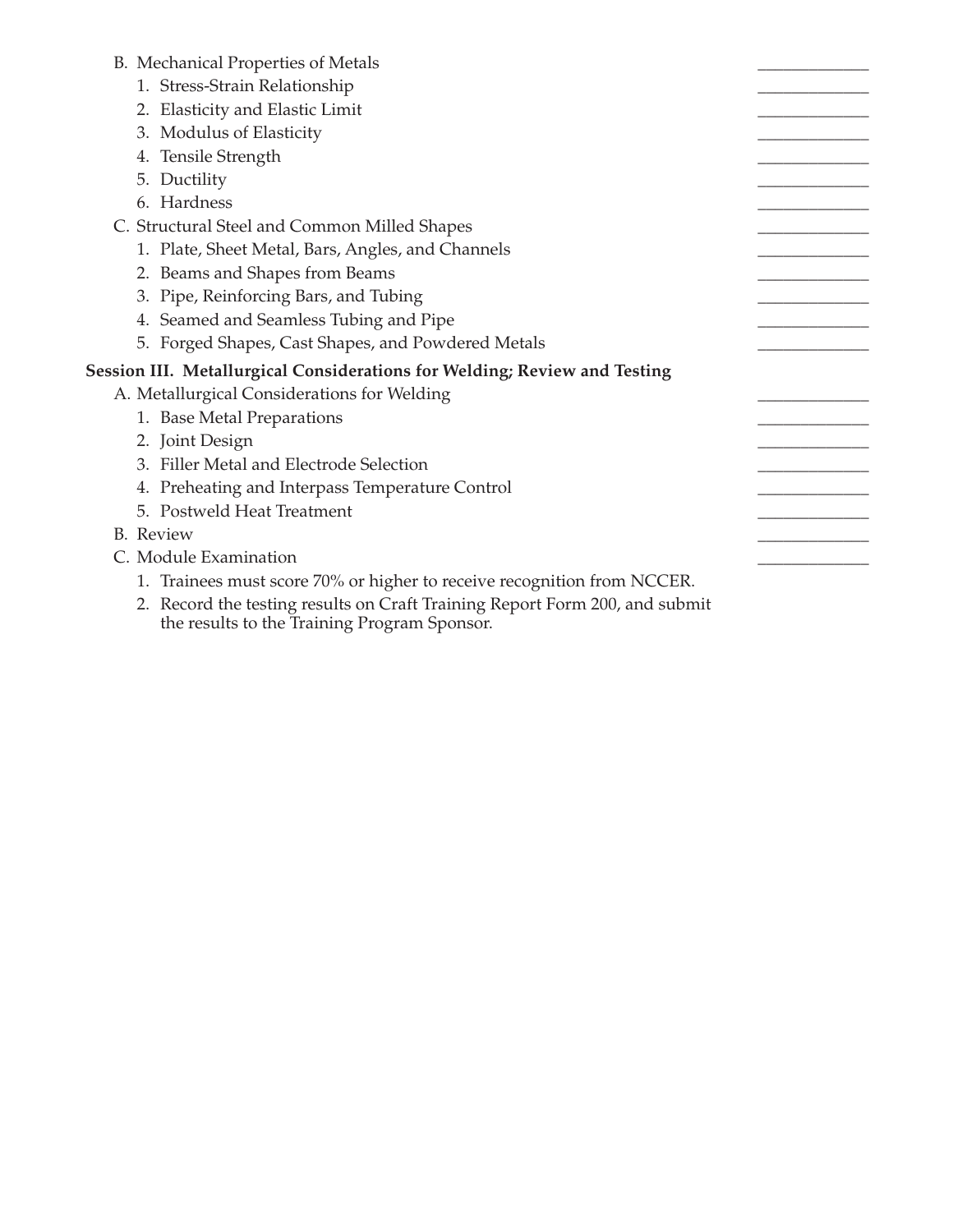# **Preheating and Postheating of Metals Annotated Instructor's Guide**

#### **Module Overview**

This module covers the preheating, interpass temperature control, and postheating procedures that are performed to preserve weldment strength, ductility, and weld quality.

#### **Prerequisites**

Prior to training with this module, it is recommended that the trainee shall have successfully completed *Core Curriculum*; *Welding Level One*; and *Welding Level Two*, Modules 29201-09 through 29203-09.

## **Objectives**

Upon completion of this module, the trainee will be able to do the following:

- 1. Explain and demonstrate how to preheat metals.
- 2. Describe maintaining interpass temperature.
- 3. Explain postweld heat treatment of metals.
- 4. Explain the effects of preheat and postheat on metals:
	- Heat-affected zone (HAZ)
	- Cracking
	- Grain or crystal structure

#### **Performance Tasks**

Under the supervision of the instructor, the trainee should be able to do the following:

1. Preheat base metal to 350°F and verify preheat using a temperature-indicating device.

#### **Materials and Equipment List**

Markers/chalk Pencils and scratch paper Whiteboard/chalkboard Welding 2 PowerPoint® Presentation Slides (ISBN 0-13-213025-4) Multimedia projector and screen Desktop or laptop computer Appropriate personal protective equipment Sample welds showing proper preheating and postweld heat treatment Weld defects from improper preheating or postweld heat treatment Bearing heater Bearing and shaft Ice \*Located in the Test Booklet.

Metal strain caused by inadequate preheating Samples of underbead cracking Temperature-indicating crayons Heating tips for oxyfuel torches Gas preheating torch Open-top or open flat-top preheater Resistance heating elements Induction heating device(s) Pyrometer Thermocouple device(s) Temperature-sensitive tape and labels Heat treatment device Module Examinations\* Performance Profile Sheets\*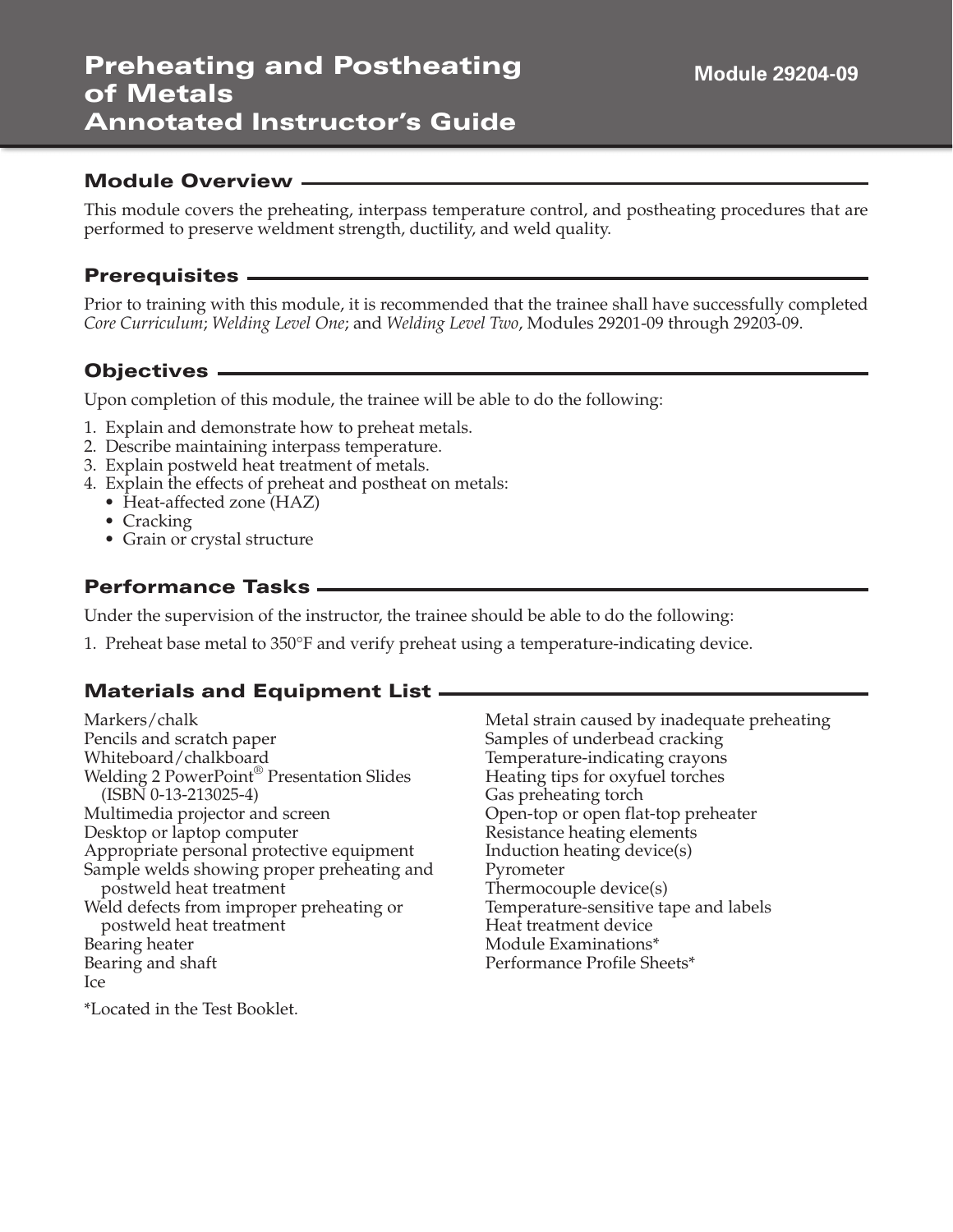## **Safety Considerations**

Ensure that the trainees are equipped with appropriate personal protective equipment and know how to use it properly. Trainees will be required to preheat a base metal. Ensure that all lab areas are equipped with properly charged fire extinguishers.

## **Additional Resources**

This module is intended to present thorough resources for task training. The following reference works are suggested for both instructors and motivated trainees interested in further study. These are optional materials for continued education rather than for task training.

*Welding Handbook*. Vol. 2, Part 1: *Welding Processes*. Miami, FL: American Welding Society, 2004. *Welding Handbook*. Vol. 3, Part 2: *Welding Processes*. Miami, FL: American Welding Society, 2007. *The Procedure Handbook of Arc Welding*. 14th ed. Cleveland, OH: The James F. Lincoln Arc Welding Foundation, 2000.

*Welding Essentials: Questions and Answers*. 201 ed. William L. Galvery, Jr. and Frank M. Marlow. New York, NY: Industrial Press, 2007.

#### **Teaching Time for this Module**

An outline for use in developing your lesson plan is presented below. Note that each Roman numeral in the outline equates to one session of instruction. Each session has a suggested time period of  $2\%$  hours. This includes 10 minutes at the beginning of each session for administrative tasks and one 10-minute break during the session. Approximately 5 hours are suggested to cover *Preheating and Postheating of Metals*. You will need to adjust the time required for hands-on activity and testing based on your class size and resources. Because laboratories often correspond to Performance Tasks, the proficiency of trainees may be noted during these exercises for Performance Testing purposes.

| Topic                                                                                                                                                                             | <b>Planned Time</b> |
|-----------------------------------------------------------------------------------------------------------------------------------------------------------------------------------|---------------------|
| Session I. Introduction; Preheating and Interpass Temperature Control;<br><b>Measuring Temperatures; Interpass Temperature</b>                                                    |                     |
| A. Introduction                                                                                                                                                                   |                     |
| B. Preheating and Interpass Temperature Control                                                                                                                                   |                     |
| 1. Temperature and Metal Structure                                                                                                                                                |                     |
| 2. Metals That Require Preheating                                                                                                                                                 |                     |
| 3. Preheating Methods                                                                                                                                                             |                     |
| C. Measuring Temperatures                                                                                                                                                         |                     |
| 1. Pyrometers                                                                                                                                                                     |                     |
| 2. Thermocouple Devices                                                                                                                                                           |                     |
| 3. Temperature-Sensitive Indicators                                                                                                                                               |                     |
| D. Interpass Temperature                                                                                                                                                          |                     |
| <b>Session II. Postheating; Laboratory; Review and Testing</b>                                                                                                                    |                     |
| A. Postheating                                                                                                                                                                    |                     |
| 1. Stress Relieving                                                                                                                                                               |                     |
| 2. Annealing                                                                                                                                                                      |                     |
| 3. Normalizing                                                                                                                                                                    |                     |
| 4. Tempering                                                                                                                                                                      |                     |
| 5. Hardening                                                                                                                                                                      |                     |
| 6. Heat Treatment Devices                                                                                                                                                         |                     |
| 7. Time-at-Temperature Considerations                                                                                                                                             |                     |
| B. Laboratory                                                                                                                                                                     |                     |
| Have trainees practice preheating a base metal to 350°F and verifying the<br>preheat using a temperature-indicating device. This laboratory corresponds to<br>Performance Task 1. |                     |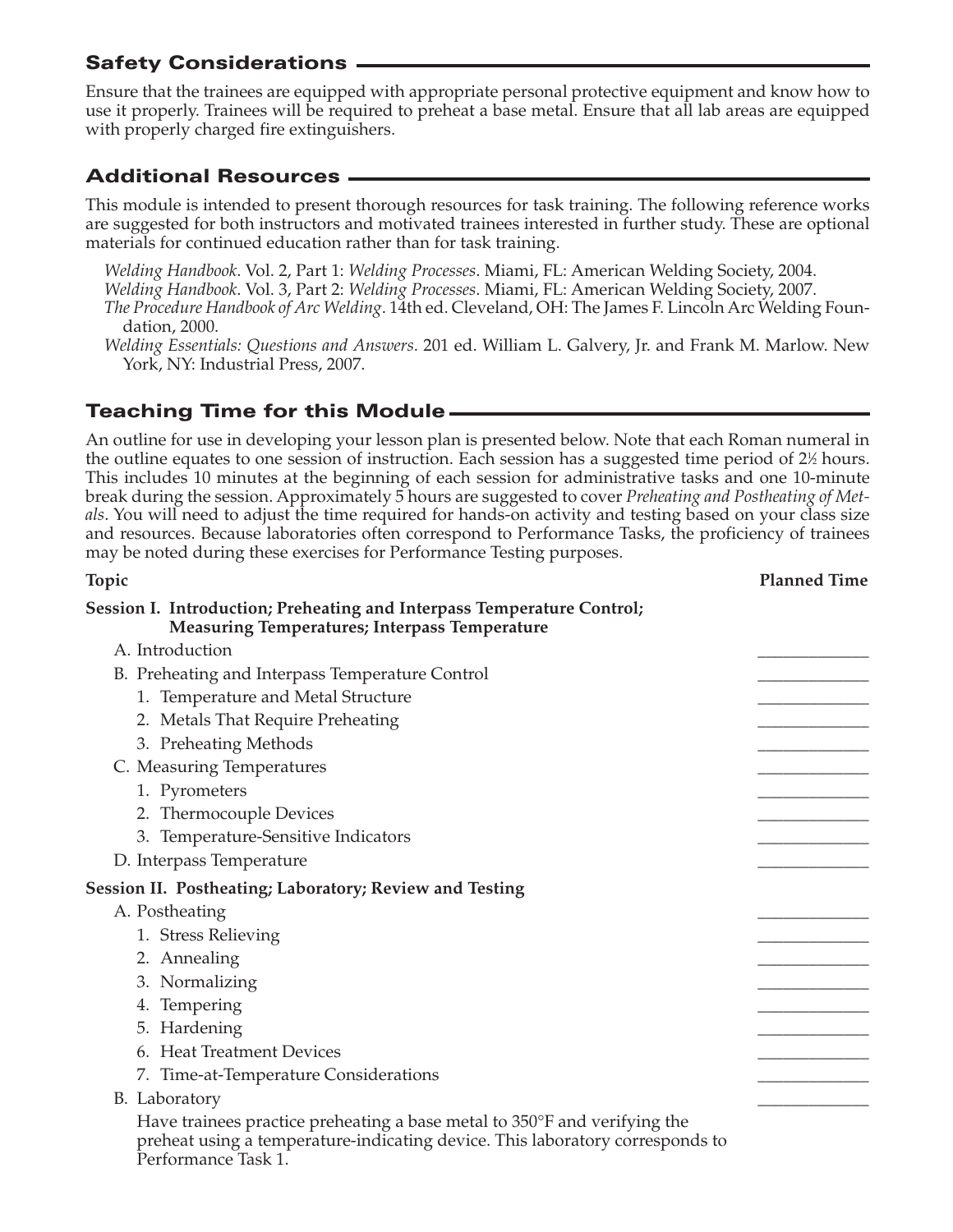- C. Review \_\_\_\_\_\_\_\_\_\_\_\_\_
- D. Module Examination
	- 1. Trainees must score 70% or higher to receive recognition from NCCER.
	- 2. Record the testing results on Craft Training Report Form 200, and submit the results to the Training Program Sponsor.
- E. Performance Testing
	- 1. Trainees must perform each task to the satisfaction of the instructor to receive recognition from NCCER. If applicable, proficiency noted during laboratory exercises can be used to satisfy the Performance Testing requirements.
	- 2. Record the testing results on Craft Training Report Form 200, and submit the results to the Training Program Sponsor.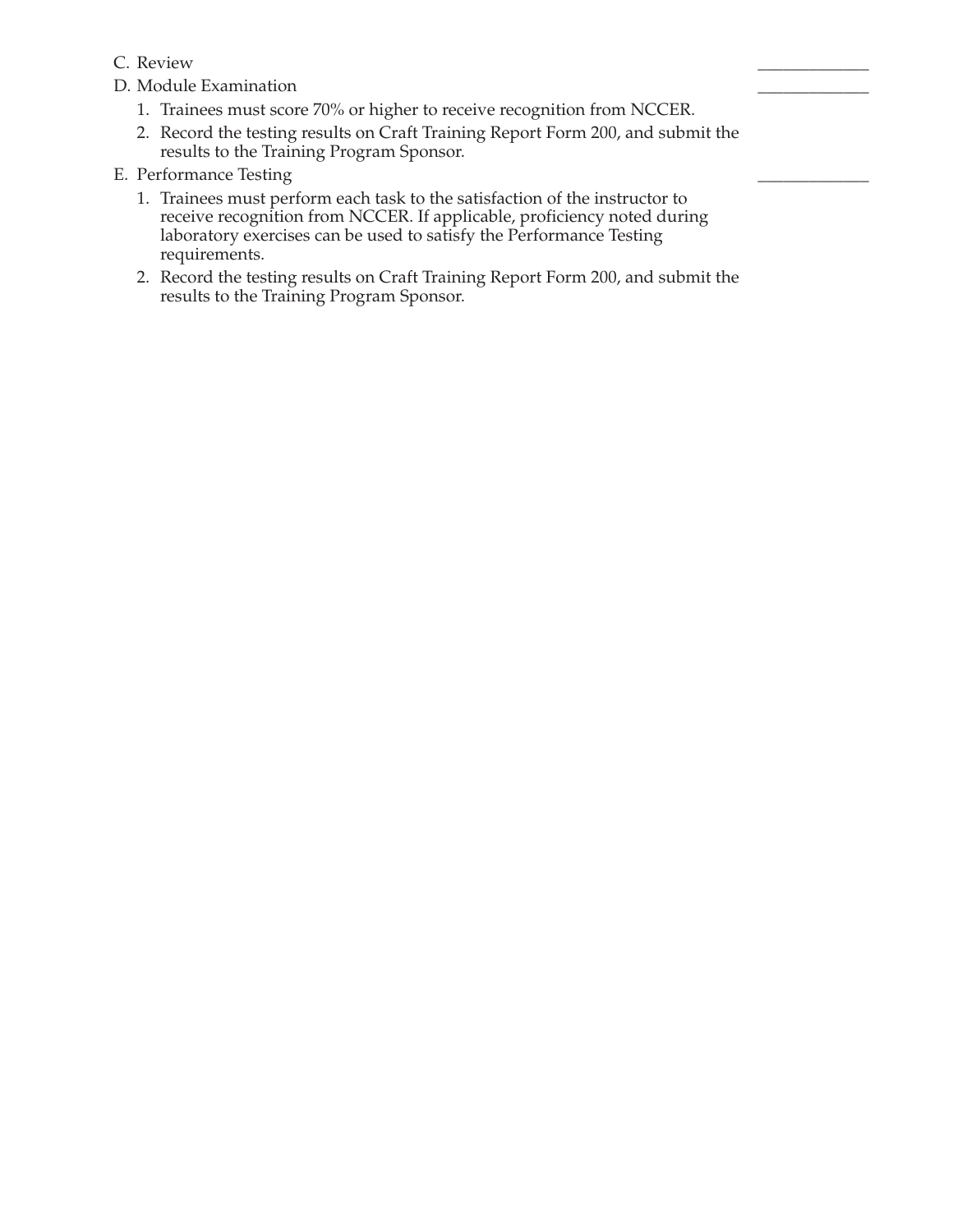# **GMAW and FCAW: Equipment and Filler Metals Annotated Instructor's Guide**

#### **Module Overview**

This module provides an overview of the equipment required for gas metal arc welding and flux-cored arc welding. Topics include safety practices, welding power sources, wire feeders, guns, equipment setup, and filler metals.

#### **Prerequisites**

Prior to training with this module, it is recommended that the trainee shall have successfully completed *Core Curriculum*; *Welding Level One*; and *Welding Level Two*, Modules 29201-09 through 29204-09.

## **Objectives**

Upon completion of this module, the trainee will be able to do the following:

- 1. Explain gas metal arc welding (GMAW) and flux-cored arc welding (FCAW) safety.
- 2. Explain the characteristics of welding current and power sources.
- 3. Identify and explain the use of GMAW and FCAW equipment:
	- Spray transfer
	- Globular
	- Short circuiting
	- Pulse
- 4. Identify and explain the use of GMAW and FCAW shielding gases and filler metals.
- 5. Set up GMAW and FCAW equipment and identify tools for weld cleaning.

#### **Performance Task**

Under the supervision of the instructor, the trainee should be able to do the following:

1. Set up GMAW and FCAW equipment with appropriate shielding gases and filler metals.

#### **Materials and Equipment List**

Markers/chalk Pencils and scratch paper Whiteboard/chalkboard Welding 2 PowerPoint® Presentation Slides (ISBN 0-13-213025-4) Multimedia projector and screen Desktop or laptop computer Appropriate personal protective equipment Engine-driven power source Inverter power source Welding cable Lugs and quick disconnects Wire feeders Wire straighteners GMAW/FCAW-G guns Shielding gas regulators/flowmeters Labeled samples of GMAW/FCAW filler wire in various types and sizes Electrical plugs and outlets

Manufacturer's instruction manual for an engine-driven generator Leather welding gloves Leather welding jacket or sleeves Welding shield or helmet Selection of shades 5 to 14 tinted lenses Cutting goggles FCAW welding equipment Electrode wire, 0.45" dual shielded flux-cored carbon steel GMAW welding equipment Carbon steel wire electrode Shielding gas Welding bench with arm for position work Portable angle-head grinders Framing square Soapstone Tape measure Pliers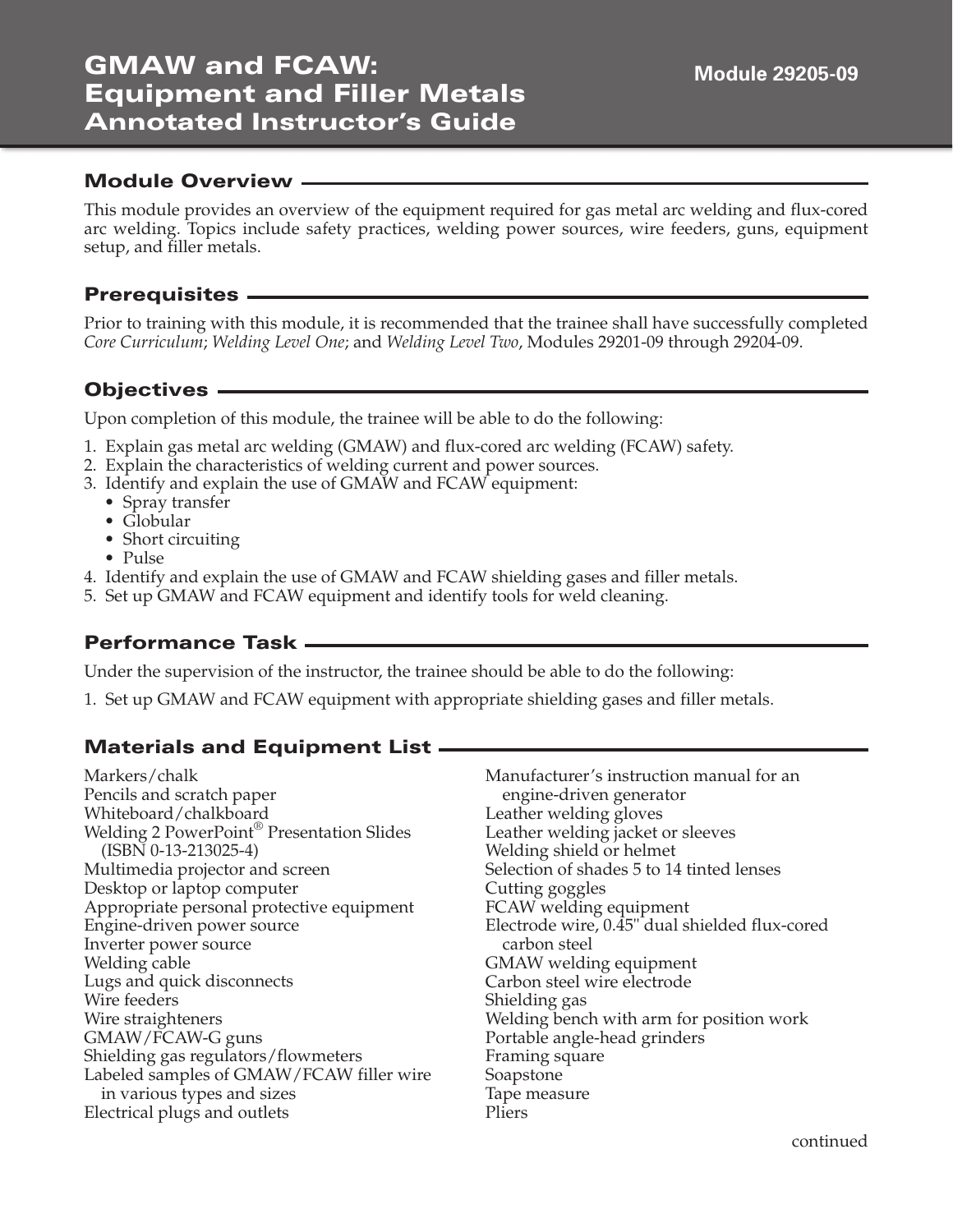\*Located in the Test Booklet.

## **Safety Considerations**

Ensure that the trainees are equipped with appropriate personal protective equipment and know how to use it properly. Trainees will be required to set up GMAW and FCAW equipment with appropriate shielding gases and filler metals. Ensure that trainees are properly briefed on the safe use of arc welding equipment and shielding gases and are familiar with all appropriate safety precautions and procedures. Ensure that all labs are equipped with charged fire extinguishers.

## **Additional Resources**

This module is intended to present thorough resources for task training. The following reference works are suggested for both instructors and motivated trainees interested in further study. These are optional materials for continued education rather than for task training.

*AWS B1.10:1999 Guide for the Nondestructive Examination of Welds.* Miami, FL: American Welding Society*.*

*AWS B1.11:2000 Guide for the Visual Examination of Welds.* Miami, FL: American Welding Society.

*AWS D3.5-93R Guide for Steel Hull Welding*. Miami, FL: American Welding Society, 1993.

Lincoln Electric website: http://www.lincolnelectric.com offers sources for products and training. *Modern Welding Technology.* Howard B. Cary. Englewood Cliffs, NJ: Prentice Hall, Inc.

*OSHA 1910.269, Appendix C, Protection from Step and Touch Potentials.* Current edition. Washington, DC: Occupational Safety & Health Administration (OSHA).

*OSHA 1926.351, Arc Welding and Cutting*. Current edition*.* Washington, DC: Occupational Safety & Health Administration (OSHA).

*Welding Handbook.* Volume 1. *Welding Science & Technology*. Miami, FL: American Welding Society, 2001. *Welding Handbook.* Volume 2, Part 1: *Welding Processes*. Miami, FL: American Welding Society, 2004.

# **Teaching Time for this Module**

An outline for use in developing your lesson plan is presented below. Note that each Roman numeral in the outline equates to one session of instruction. Each session has a suggested time period of  $2\%$  hours. This includes 10 minutes at the beginning of each session for administrative tasks and one 10-minute break during the session. Approximately 10 hours are suggested to cover *GMAW and FCAW: Equipment and Filler Metals*. You will need to adjust the time required for hands-on activity and testing based on your class size and resources. Because laboratories often correspond to Performance Tasks, the proficiency of trainees may be noted during these exercises for Performance Testing purposes.

# **Topic Planned Time**

| <b>Session I. Introduction; GMAW and FCAW</b> |  |
|-----------------------------------------------|--|
| A. Introduction                               |  |
| <b>B.</b> Safety Practices                    |  |
| C. Characteristics of Welding Current         |  |
| D. Welding Power Sources                      |  |
| E. GMAW and FCAW Equipment                    |  |
| 1. GMAW Metal Transfer Modes                  |  |
| 2. FCAW Metal Transfer Process                |  |
| 3. GMAW Power Sources                         |  |
| 4. Welding Cable                              |  |
| 5. External Wire Feeders                      |  |
| 6. GMAW/FCAW-G Guns                           |  |
| 7. FCAW-S Guns                                |  |
| 8. Shielding Gas Supply                       |  |
|                                               |  |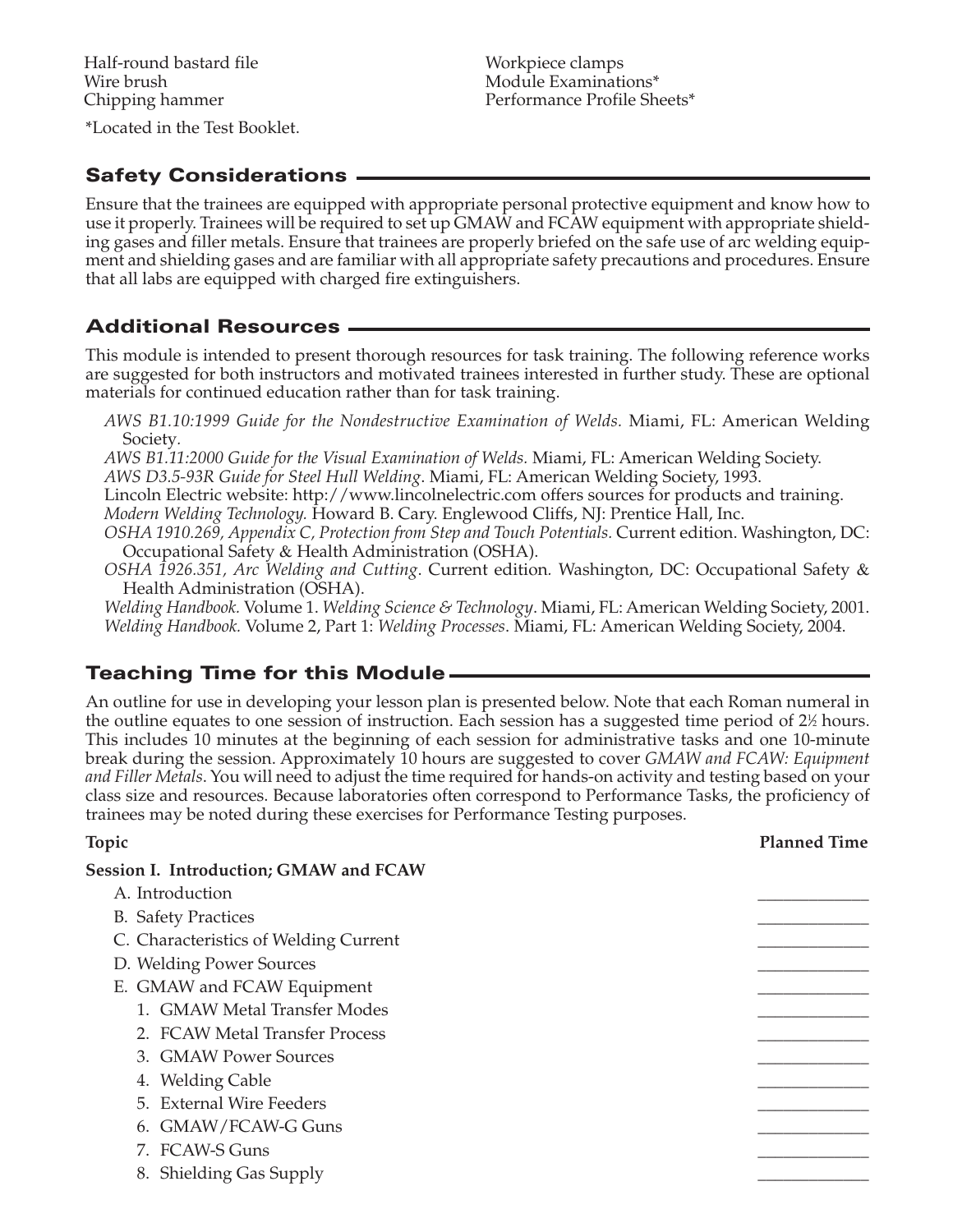#### **Session II. Shielding Gases and Filler Metals** A. Shielding Gases 1. Shielding Gas Characteristics 2. Shielding Gas Selection 3. Shielding Gas Flow Rate B. Filler Metals 1. GMAW Filler Metals 2. FCAW Filler Metals **Session III. Welding Equipment Setup** A. Welding Equipment Setup 1. Selecting a Power Source 2. Positioning the Equipment 3. Moving Welding Power Sources 4. Connecting the Shielding Gas 5. Selecting and Installing Filler Wire 6. Placing the Workpiece Clamp 7. Energizing the Power Source 8. Starting Engine-Driven Generators/Alternators B. Laboratory Trainees practice setting up GMAW and FCAW equipment with appropriate shielding gases and filler metals. This laboratory corresponds to Performance Task 1. **Session IV. Hand Tools; Review and Testing** A. Hand Tools for Weld Cleaning B. Review \_\_\_\_\_\_\_\_\_\_\_\_\_ C. Module Examination 1. Trainees must score 70% or higher to receive recognition from the NCCER. 2. Record the testing results on Craft Training Report Form 200, and submit the results to the Training Program Sponsor. D. Performance Testing 1. Trainees must perform each task to the satisfaction of the instructor to receive recognition from the NCCER. If applicable, proficiency noted during laboratory exercises can be used to satisfy the Performance Testing requirements. 2. Record the testing results on Craft Training Report Form 200, and submit the

results to the Training Program Sponsor.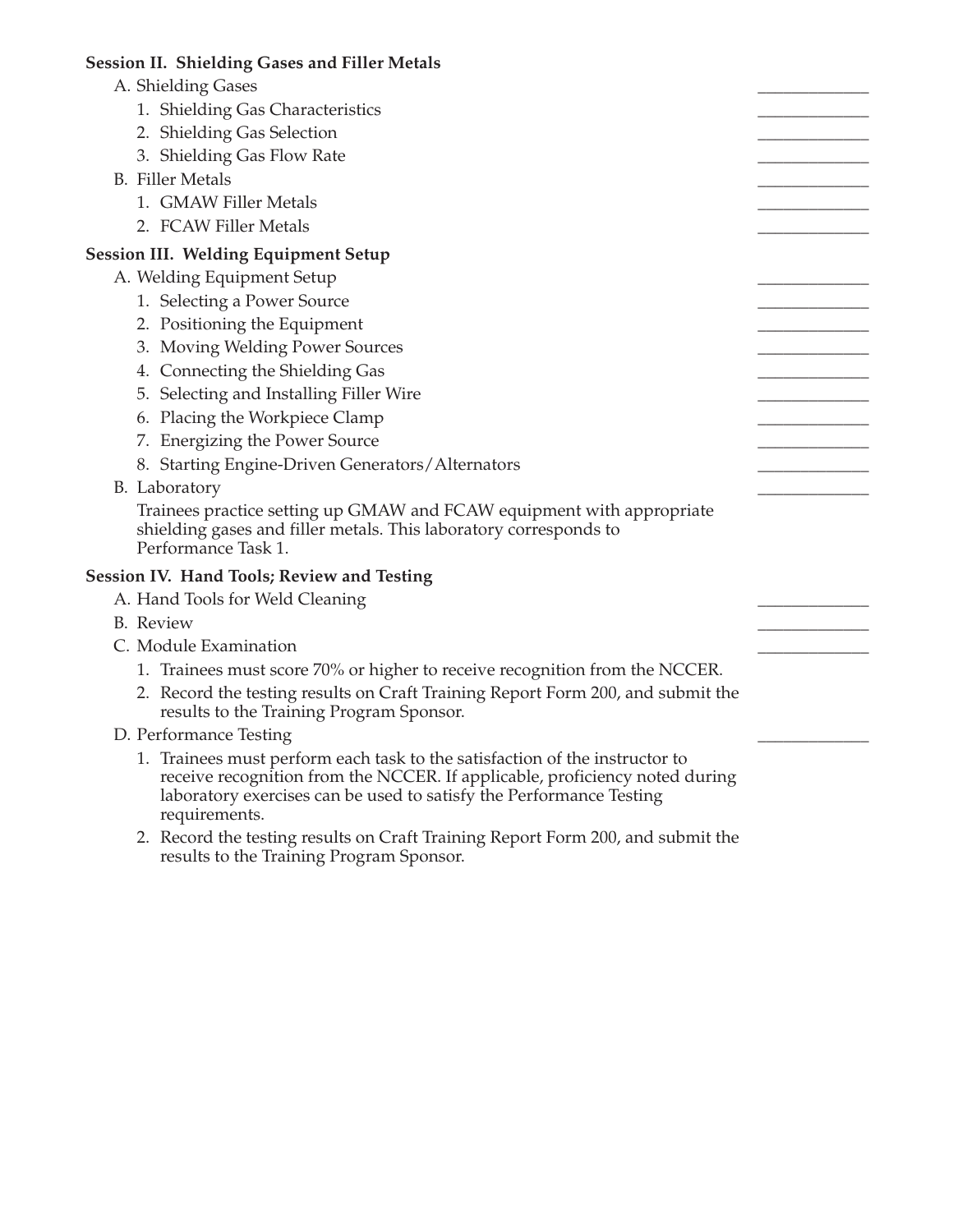#### **Module Overview**

This module explains how to make fillet and open V-groove welds on carbon steel plate using gas metal arc welding (GMAW) and flux-cored arc welding (FCAW) processes in all positions.

## **Prerequisites**

Prior to training with this module, it is recommended that the trainee shall have successfully completed *Core Curriculum; Welding Level One;* and *Welding Level Two,* Modules 29201-09 through 29205-09.

# **Objectives**

Upon completion of this module, the trainee will be able to do the following:

- 1. Perform GMAW-S (short-circuit) multiple-pass fillet welds on carbon steel plate coupons in multiple positions, using solid or composite wire and shielding gas.
- 2. Perform GMAW-S (short-circuit) multiple-pass V-groove welds on carbon steel plate coupons in multiple positions (with or without backing), using solid or composite wire and shielding gas.
- 3. Perform GMAW spray fillet and V-groove welds on carbon steel plate coupons in multiple positions (with or without backing), using solid or composite wire and shielding gas.
- 4. Perform FCAW multiple-pass fillet welds on carbon steel plate coupons in multiple positions, using flux-cored wire and, if required, shielding gas.
- 5. Perform FCAW multiple-pass V-groove welds on carbon steel plate coupons in multiple positions (with or without backing), using flux-cored wire and, if required, shielding gas.

## **Performance Tasks**

Under the supervision of the instructor, the trainee should be able to do the following:

- 1. Make multiple-pass GMAW-S (short-circuit) fillet welds on carbon steel plate coupons in the following positions, using solid or composite wire:
	- $\bullet$  1F
	- $\bullet$  2F
	- $3F$
	- 4F
- 2. Make multiple-pass FCAW-G/GM (gas-shielded) or FCAW-S (self-shielded) fillet welds on carbon steel plate coupons in the following positions:
	- $1F$
	- $\bullet$  2F
	- $\bullet$  3F
	- $4F$
- 3. Make multiple-pass FCAW-G/GM (gas shielded) or FCAW-S (self-shielded) V-groove welds on carbon steel plate coupons in the following positions (with or without backing):
	- $\bullet$  1G
	- $\bullet$  2G
	- $\bullet$  3G
	- $\bullet$  4G
- 4. Make multiple-pass GMAW-S (short-circuit) V-groove welds on carbon steel plate coupons in the following positions (with or without backing), using solid or composite wire:
	- $\bullet$  1G
	- $\bullet$  2G
	- $3G$
	- $\bullet$  4G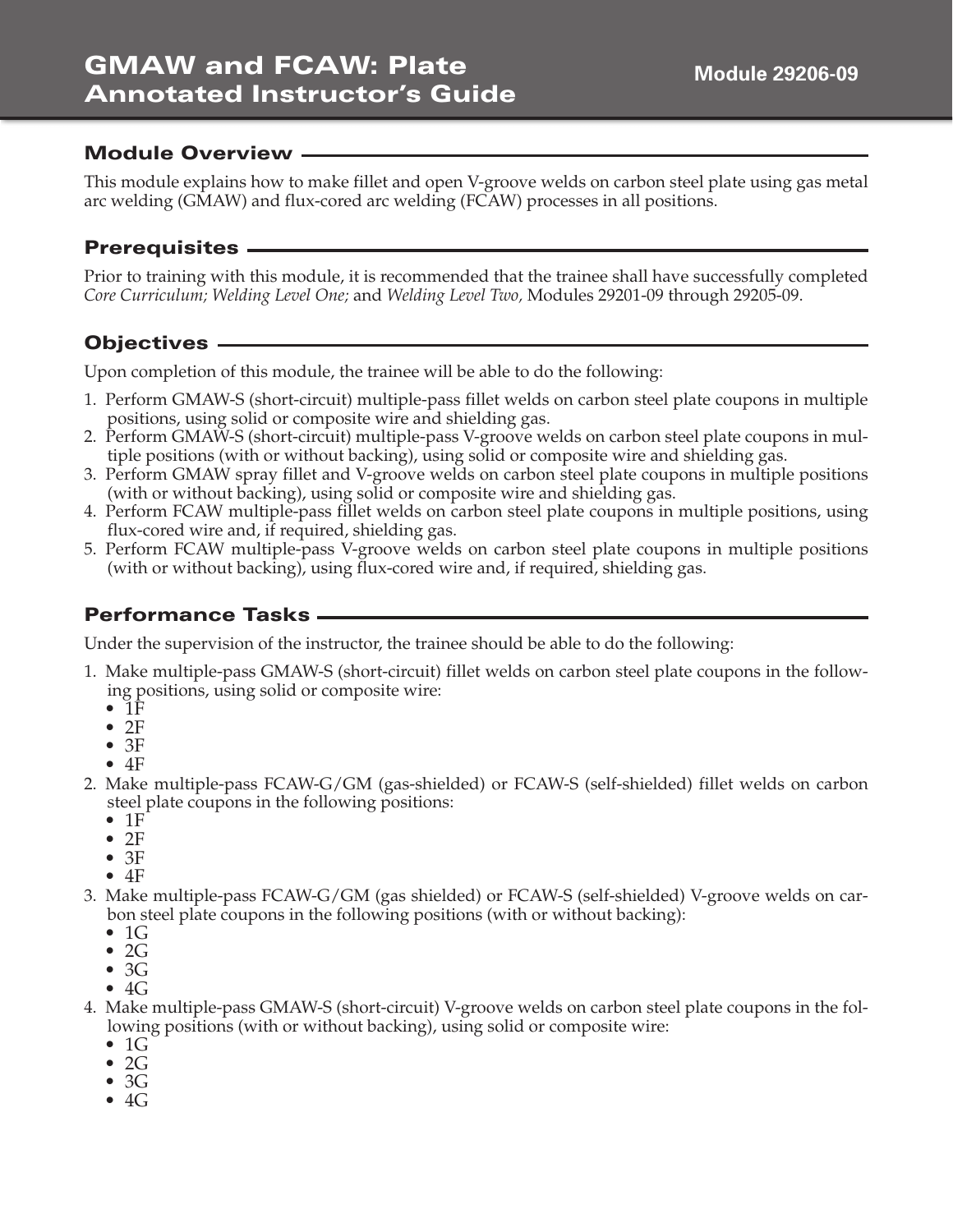- 5. Make multiple-pass GMAW spray fillet welds on carbon steel plate coupons in the following positions, using solid or composite wire:
	- $\bullet$  1 $\check{F}$
	- $\bullet$  2F
- 6. Make multiple-pass GMAW spray V-groove welds on carbon steel plate coupons in the 1G position (with or without backing), using solid or composite wire.

# **Safety Considerations**

Ensure that the trainees are equipped with appropriate personal protective equipment and know how to use it properly. Trainees will be required to make fillet and open V-groove welds on carbon steel plate coupons using GMAW and FCAW. Ensure that trainees are properly briefed on the safe use of arc welding equipment and are familiar with all appropriate safety precautions and procedures. Check to be sure that all labs are equipped with charged fire extinguishers.

# **Materials and Equipment List**

\*Located in the Test Booklet.

## **Additional Resources**

This module is intended to present thorough resources for task training. The following reference works are suggested for both instructors and motivated trainees interested in further study. These are optional materials for continued education rather than for task training.

*AWS B1.10:1999 Guide for the Nondestructive Examination of Welds.* Miami, FL: American Welding Society. *AWS B1.11:2000 Guide for the Visual Examination of Welds.* Miami, FL: American Welding Society*.*

*AWS C5.6-89 Recommended Practices for Gas Metal Arc Welding.* Miami, FL: American Welding Society, 1989.

*AWS D3.5-93R Guide for Steel Hull Welding.* Miami, FL: American Welding Society, 1993.

*E1.10 2009 Product Catalog.* Cleveland, OH: The Lincoln Electric Company.

*GMAW Welding Guide.* Cleveland, OH: The Lincoln Electric Company, 2006.

Lincoln Electric offers sources for products and training. Website: http://www.lincolnelectric.com.

*OSHA 1910.269, Appendix C, Protection from Step and Touch Potentials.* Current edition. Washington, DC: Occupational Safety & Health Administration (OSHA).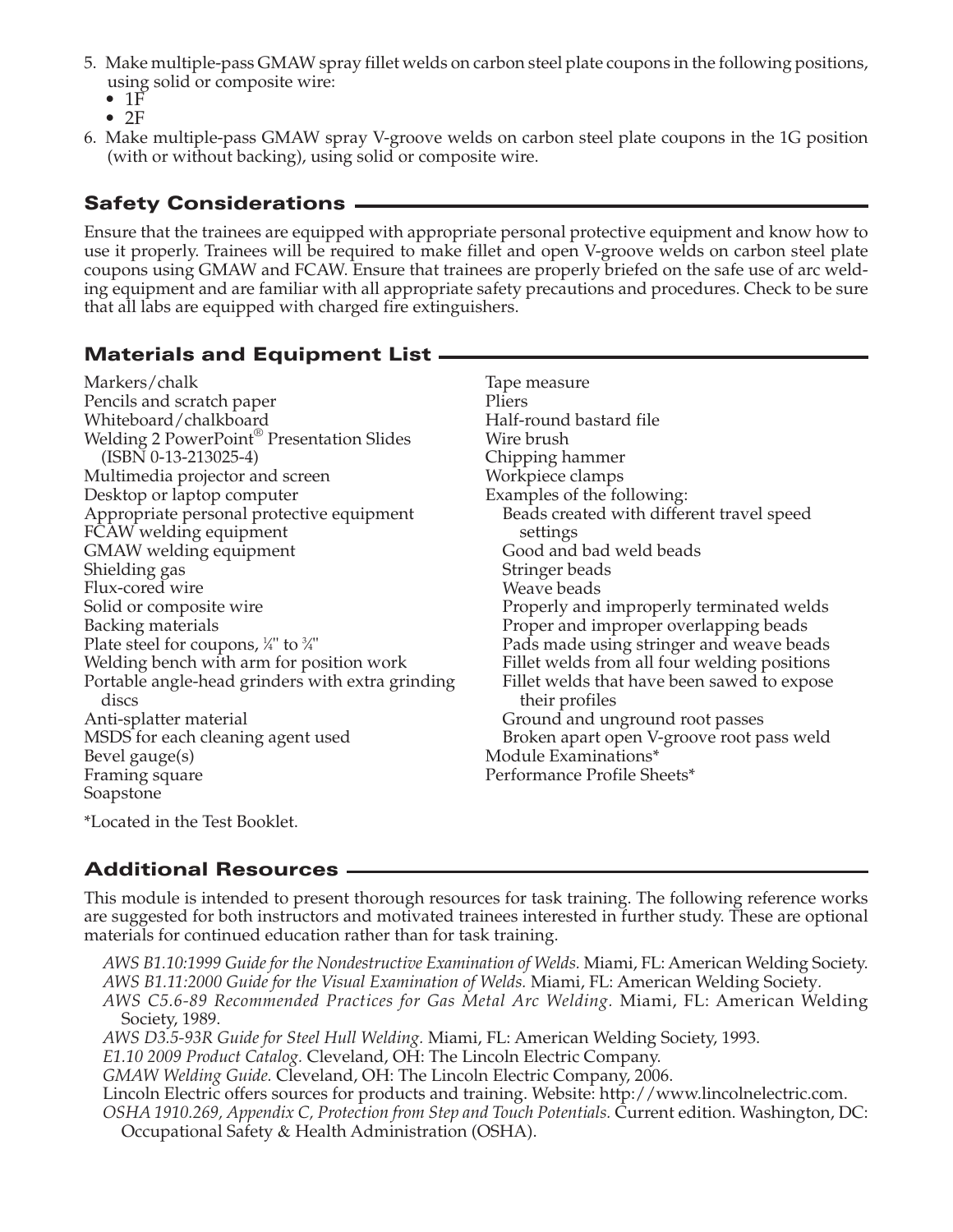*OSHA 1926.351, Arc Welding and Cutting.* Current edition. Washington, DC: Occupational Safety & Health Administration (OSHA).

*The Procedure Handbook of Arc Welding.* 14th ed. Cleveland, OH: The James F. Lincoln Arc Welding Foundation, 2000.

*Welding Handbook.* Volume 1. *Welding Science* & *Technology*. Miami, FL: American Welding Society, 2001. *Welding Handbook.* Volume 2, Part 1: *Welding Processes*. Miami, FL: American Welding Society, 2004.

# **Teaching Time for this Module**

An outline for use in developing your lesson plan is presented below. Note that each Roman numeral in the outline equates to one session of instruction. Each session has a suggested time period of  $2\%$  hours. This includes 10 minutes at the beginning of each session for administrative tasks and one 10-minute break during the session. Approximately 80 hours are suggested to cover *GMAW and FCAW: Plate*. You will need to adjust the time required for hands-on activity and testing based on your class size and resources. Because laboratories often correspond to Performance Tasks, the proficiency of trainees may be noted during these exercises for Performance Testing purposes.

**Topic Planned Time**

| Session I.  Introduction; GMAW and FCAW; Welding Safety; Equipment Setup                                      |  |
|---------------------------------------------------------------------------------------------------------------|--|
| A. Introduction                                                                                               |  |
| 1. The GMAW Process                                                                                           |  |
| 2. The FCAW Process                                                                                           |  |
| 3. GMAW and FCAW Equipment                                                                                    |  |
| B. Welding Safety                                                                                             |  |
| 1. Protective Clothing and Equipment                                                                          |  |
| 2. Fire/Explosion Prevention                                                                                  |  |
| 3. Work Area Ventilation                                                                                      |  |
| C. Welding Equipment Setup                                                                                    |  |
| 1. Preparing the Welding Area                                                                                 |  |
| 2. Preparing the Practice Coupons                                                                             |  |
| 3. Welding Machine                                                                                            |  |
| 4. Welding Voltage, Amperage, and Travel Speed                                                                |  |
| 5. Gun Position                                                                                               |  |
| 6. Electrode Extension, Stickout, and Standoff Distance                                                       |  |
| 7. Gas Nozzle Cleaning                                                                                        |  |
| D. Laboratory                                                                                                 |  |
| Have trainees set up the welding area and prepare plate coupons for GMAW and<br>FCAW fillet and groove welds. |  |
| <b>Sessions II–III. Bead Types; Laboratory</b>                                                                |  |
| A. Bead Types                                                                                                 |  |
| 1. Stringer Beads                                                                                             |  |
| 2. Weave Beads                                                                                                |  |
| 3. Weld Restarts                                                                                              |  |
| 4. Weld Terminations                                                                                          |  |
| 5. Overlapping Beads                                                                                          |  |
| B. Laboratory                                                                                                 |  |
| Have trainees set up GMAW and FCAW equipment and practice starting, restarting,                               |  |

and terminating welds; altering gun angles to see the effects on stringer and weave beads; and overlapping beads to build a pad.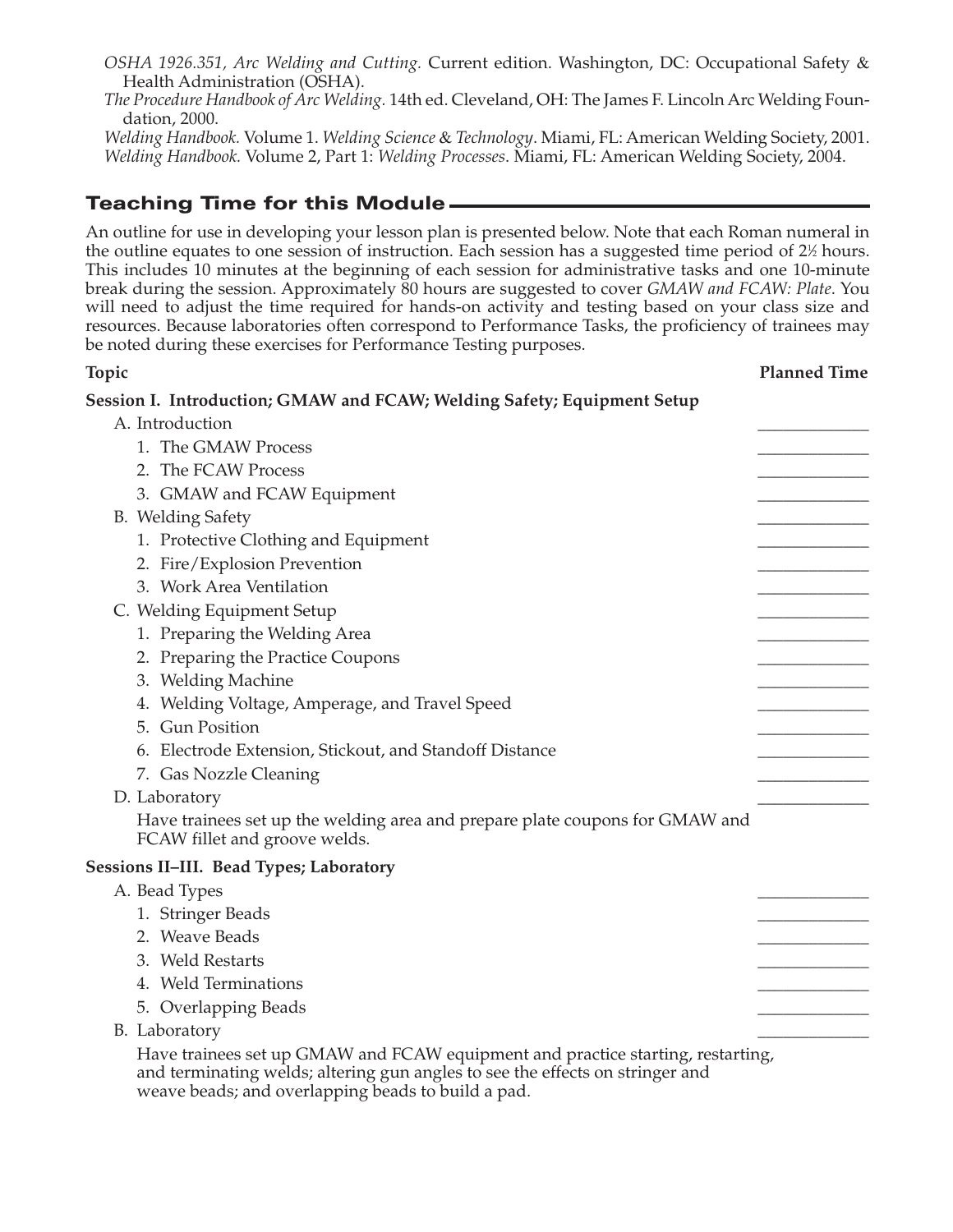#### **Sessions IV–XV. Fillet Welds**

| $J$ essiuiis I v $-\Lambda$ v. Thiel vyeius                                                                                                                                                                                                                                                                            |  |
|------------------------------------------------------------------------------------------------------------------------------------------------------------------------------------------------------------------------------------------------------------------------------------------------------------------------|--|
| A. Flat (1F) Position Welds                                                                                                                                                                                                                                                                                            |  |
| 1. Laboratory                                                                                                                                                                                                                                                                                                          |  |
| Have trainees practice using GMAW (spray and/or short-circuit transfer) and<br>FCAW equipment, filler wire, and shielding gases to make multiple-pass fillet<br>welds on carbon steel plate coupons in the 1F position. This laboratory<br>corresponds to Performance Tasks 1, 2, and 5.                               |  |
| B. Horizontal (2F) Position Welds                                                                                                                                                                                                                                                                                      |  |
| 1. Laboratory                                                                                                                                                                                                                                                                                                          |  |
| Have trainees practice using GMAW (spray and/or short-circuit transfer) and<br>FCAW equipment, filler wire, and shielding gases to make multiple-pass fillet<br>welds on carbon steel plate coupons in the 2F position. This laboratory<br>corresponds to Performance Tasks 1, 2, and 5.                               |  |
| C. Vertical (3F) Position Welds                                                                                                                                                                                                                                                                                        |  |
| 1. Laboratory                                                                                                                                                                                                                                                                                                          |  |
| Have trainees practice using GMAW (spray and/or short-circuit transfer) and<br>FCAW equipment, filler metals, and shielding gases to make multiple-pass<br>fillet welds on carbon steel plate coupons in the 3F position. This laboratory<br>corresponds to Performance Tasks 1 and 2.                                 |  |
| D. Overhead (4F) Position Welds                                                                                                                                                                                                                                                                                        |  |
| 1. Laboratory                                                                                                                                                                                                                                                                                                          |  |
| Have trainees practice using GMAW (spray and/or short-circuit transfer) and<br>FCAW equipment, filler wire, and shielding gases to make multiple-pass fillet<br>welds on carbon steel plate coupons in the 4F position. This laboratory<br>corresponds to Performance Tasks 1 and 2.                                   |  |
| <b>Sessions XVI–XXVII. Open V-Groove Welds</b>                                                                                                                                                                                                                                                                         |  |
| A. Open V-Groove Welds                                                                                                                                                                                                                                                                                                 |  |
| 1. Root Pass                                                                                                                                                                                                                                                                                                           |  |
| 2. Groove Weld Positions                                                                                                                                                                                                                                                                                               |  |
| 3. Acceptable and Unacceptable Groove Weld Profiles                                                                                                                                                                                                                                                                    |  |
| B. Practicing 1G, 2G, 3G, and 4G V-Groove Welds                                                                                                                                                                                                                                                                        |  |
| 1. Laboratory                                                                                                                                                                                                                                                                                                          |  |
| Have trainees practice using GMAW (spray and/or short-circuit transfer) and<br>FCAW equipment, filler metals, and shielding gases to make multiple-pass<br>V-groove welds on carbon steel plate coupons (with or without backing) in<br>the 1G position. This laboratory corresponds to Performance Tasks 3, 4, and 6. |  |
| 2. Laboratory                                                                                                                                                                                                                                                                                                          |  |
| Have trainees practice using GMAW (spray and/or short-circuit transfer) and<br>FCAW equipment, filler wire, and shielding gases to make multiple-pass<br>V-groove welds on carbon steel plate coupons (with or without backing) in<br>the 2G position. This laboratory corresponds to Performance Tasks 3 and 4.       |  |
| 3. Laboratory                                                                                                                                                                                                                                                                                                          |  |
| Have trainees practice using GMAW (spray and/or short-circuit transfer) and<br>FCAW equipment, filler wire, and shielding gases to make multiple-pass<br>V-groove welds on carbon steel plate coupons (with or without backing) in<br>the 3G position. This laboratory corresponds to Performance Tasks 3 and 4.       |  |

4. Laboratory **and a set of the set of the set of the set of the set of the set of the set of the set of the set of the set of the set of the set of the set of the set of the set of the set of the set of the set of the set** 

Have trainees practice using GMAW (spray and/or short-circuit transfer) and FCAW equipment, filler wire, and shielding gases to make multiple-pass V-groove welds on carbon steel plate coupons (with or without backing) in the 4G position. This laboratory corresponds to Performance Tasks 3 and 4.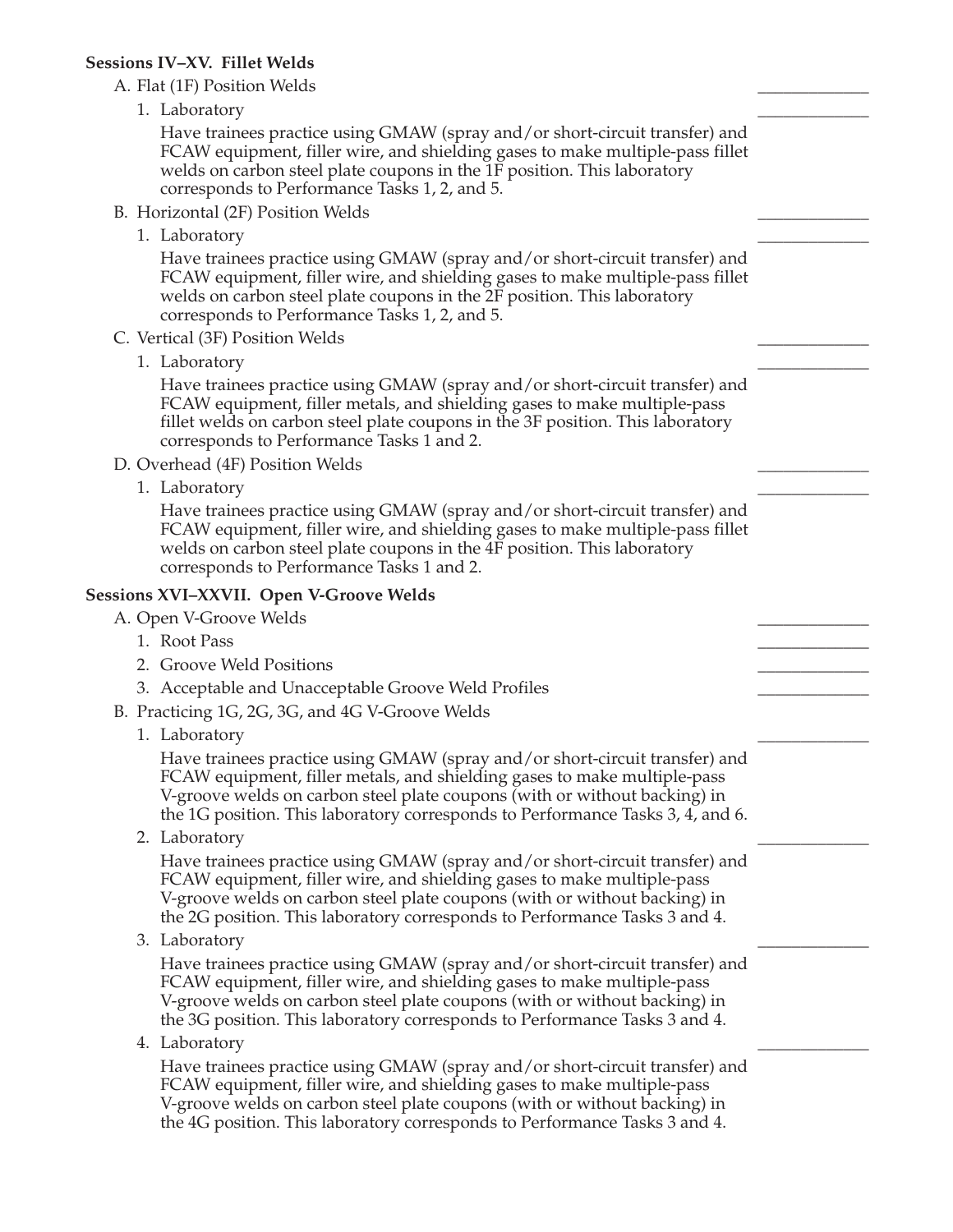#### **Session XXVIII. Review and Testing**

#### A. Review \_\_\_\_\_\_\_\_\_\_\_\_\_

- B. Module Examination
	- 1. Trainees must score 70% or higher to receive recognition from NCCER.
	- 2. Record the testing results on Craft Training Report Form 200, and submit the results to the Training Program Sponsor.
- C. Performance Testing
	- 1. Trainees must perform each task to the satisfaction of the instructor to receive recognition from NCCER. If applicable, proficiency noted during laboratory exercises can be used to satisfy the Performance Testing requirements.
	- 2. Record the testing results on Craft Training Report Form 200, and submit the results to the Training Program Sponsor.

#### **Sessions XXIX–XXXII. Performance Accreditation Tasks**

A. Performance Accreditation Tasks

Have trainees complete PAT 1 through PAT 8, according to the acceptance criteria.

- 1. Have trainees perform PAT 1, Make a Fillet Weld in the (1F) Flat Position. This task corresponds to *AWS EG2.0*, Module 5, Gas Metal Arc Welding (GMAW-S, GMAW), Key Indicators 5 and 7, and Module 6, Flux-Cored Arc Welding (FCAW-G, FCAW), Key Indicators 5, 7, 10, and 12.
- 2. Have trainees perform PAT 2, Make a Fillet Weld in the (2F) Horizontal Position. This task corresponds to *AWS EG2.0*, Module 5, Gas Metal Arc Welding (GMAW-S, GMAW), Key Indicators 5 and 7, and Module 6, Flux-Cored Arc Welding (FCAW-G, FCAW), Key Indicators 5, 7, 10, and 12.
- 3. Have trainees perform PAT 3, Make a Fillet Weld in the (3F) Vertical Position. This task corresponds to *AWS EG2.0*, Module 5, Gas Metal Arc Welding (GMAW-S, GMAW), Key Indicators 5 and 7, and Module 6, Flux-Cored Arc Welding (FCAW-G, FCAW), Key Indicators 5, 7, 10, and 12.
- 4. Have trainees perform PAT 4, Make a Fillet Weld in the (4F) Overhead Position. This task corresponds to *AWS EG2.0*, Module 5, Gas Metal Arc Welding (GMAW-S, GMAW), Key Indicators 5 and 7, and Module 6, Flux-Cored Arc Welding (FCAW-G, FCAW), Key Indicators 5, 7, 10, and 12.
- 5. Have trainees perform PAT 5, Make a Groove Weld, with or without Backing, in the (1G) Flat Position. This task corresponds to *AWS EG2.0* , Module 5, Gas Metal Arc Welding (GMAW-S, GMAW), Key Indicators 6 and 11, and Module 6, Flux-Cored Arc Welding (FCAW-G, FCAW), Key Indicators 6 and 11.
- 6. Have trainees perform PAT 6, Make a Groove Weld, with or without Backing, in the (2G) Horizontal Position. This task corresponds to *AWS EG2.0*, Module 5, Gas Metal Arc Welding (GMAW-S, GMAW), Key Indicators 6 and 11, and Module 6, Flux-Cored Arc Welding (FCAW-G, FCAW), Key Indicators 6 and 11.
- 7. Have trainees perform PAT 7, Make a Groove Weld, with or without Backing, in the (3G) Vertical Position. This task corresponds to *AWS EG2.0*, Module 5, Gas Metal Arc Welding (GMAW-S, GMAW), Key Indicators 6 and 11, and Module 6, Flux-Cored Arc Welding (FCAW-G, FCAW), Key Indicators 6 and 11.
- 8. Have trainees perform PAT 8, Make a Groove Weld, with or without Backing, in the (4G) Overhead Position. This task corresponds to *AWS EG2.0*, Module 5, Gas Metal Arc Welding (GMAW-S, GMAW), Key Indicators 6 and 11, and Module 6, Flux-Cored Arc Welding (FCAW-G, FCAW), Key Indicators 6 and 11.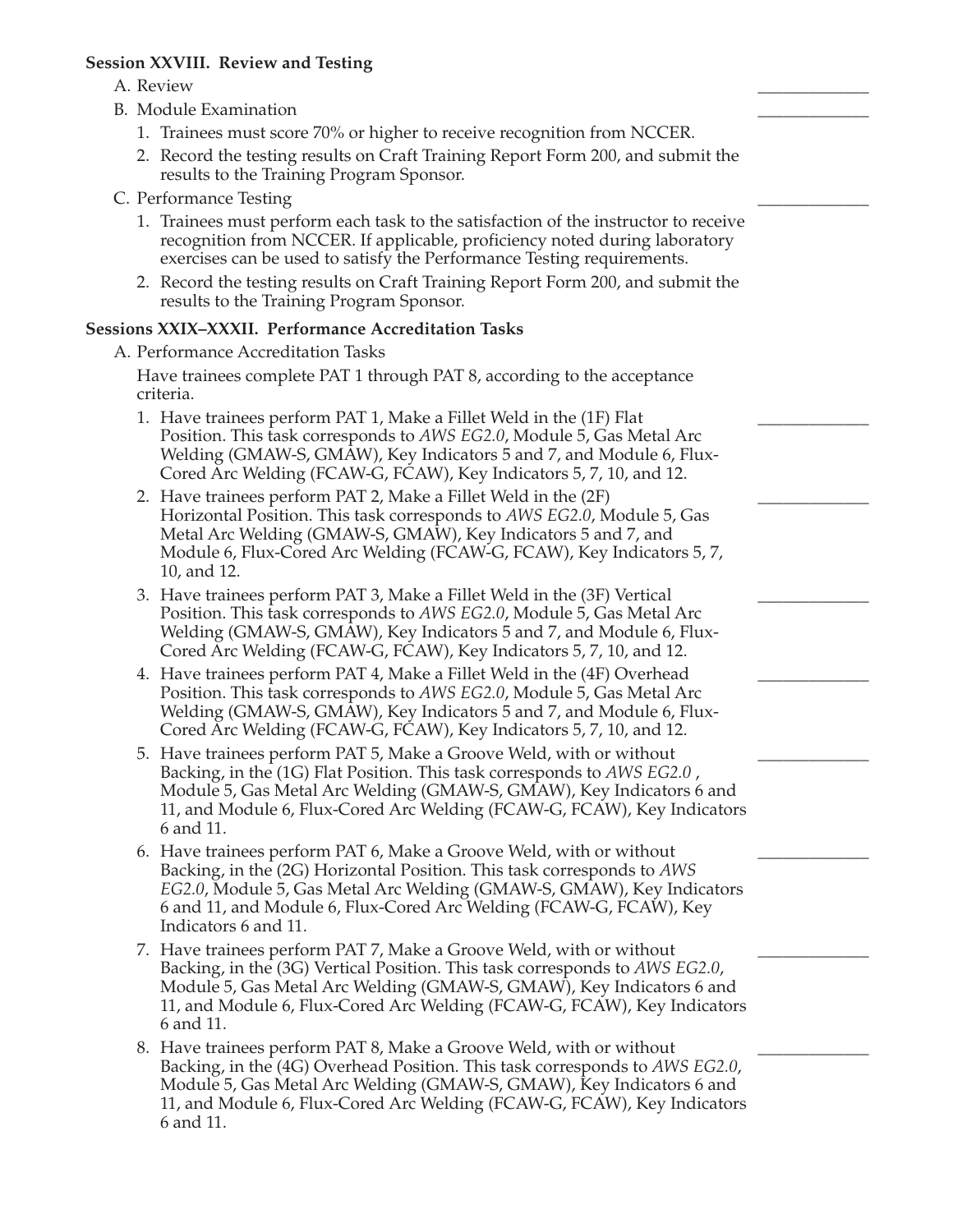#### **Module Overview**

This module provides an overview of gas tungsten arc welding (GTAW) topics, including welding safety, power sources, electrodes, equipment, GTAW torches, filler metals, and equipment setup.

#### **Prerequisites**

Prior to training with this module, it is recommended that the trainee shall have successfully completed *Core Curriculum; Welding Level One;* and *Welding Level Two,* Modules 29201-09 through 29206-09.

#### **Objectives**

Upon completion of this module, the trainee will be able to do the following:

- 1. Explain gas tungsten arc welding (GTAW) safety.
- 2. Identify and explain the function of GTAW equipment.
- 3. Identify and explain the function of GTAW filler metals.
- 4. Identify and explain the function of GTAW shielding gases.
- 5. Set up GTAW equipment.

#### **Performance Tasks**

Under the supervision of the instructor, the trainee should be able to do the following: Given a WPS:

- 1. Select shielding gas.
- 2. Select filler metal.
- 3. Connect the shielding gas and set the flow rate.
- 4. Select and prepare the electrode.
- 5. Break down and reassemble a GTAW torch.

#### **Safety Considerations**

Ensure that the trainees are equipped with appropriate personal protective equipment and know how to use it properly. Emphasize the special safety precautions associated with GTAW, including the handling and use of shielding gas and the preparation of electrodes. Ensure that trainees are briefed on shop safety procedures. Verify that labs are equipped with charged fire extinguishers.

#### **Materials and Equipment List**

Markers/chalk Pencils and scratch paper Whiteboard/chalkboard Welding 2 PowerPoint® Presentation Slides (ISBN 0-13-213025-4) Multimedia projector and screen Desktop or laptop computer Appropriate personal protective equipment, including: Leather welding gloves Leather welding jacket or sleeves Welding shield or helmet Selection of shades 5 to 14 tinted lenses Cutting goggles Soapstone Tape measure Files Pliers

Framing square Chipping hammer Wire brush Workpiece clamps GTAW welding equipment Tungsten electrodes Shielding gas Welding bench with arm for position work GTAW torches and torch parts Various types of tungsten electrodes with their color-coded bands Welds done with incorrect shielding gas Remote current control units that are foot-, hand-, and finger-operated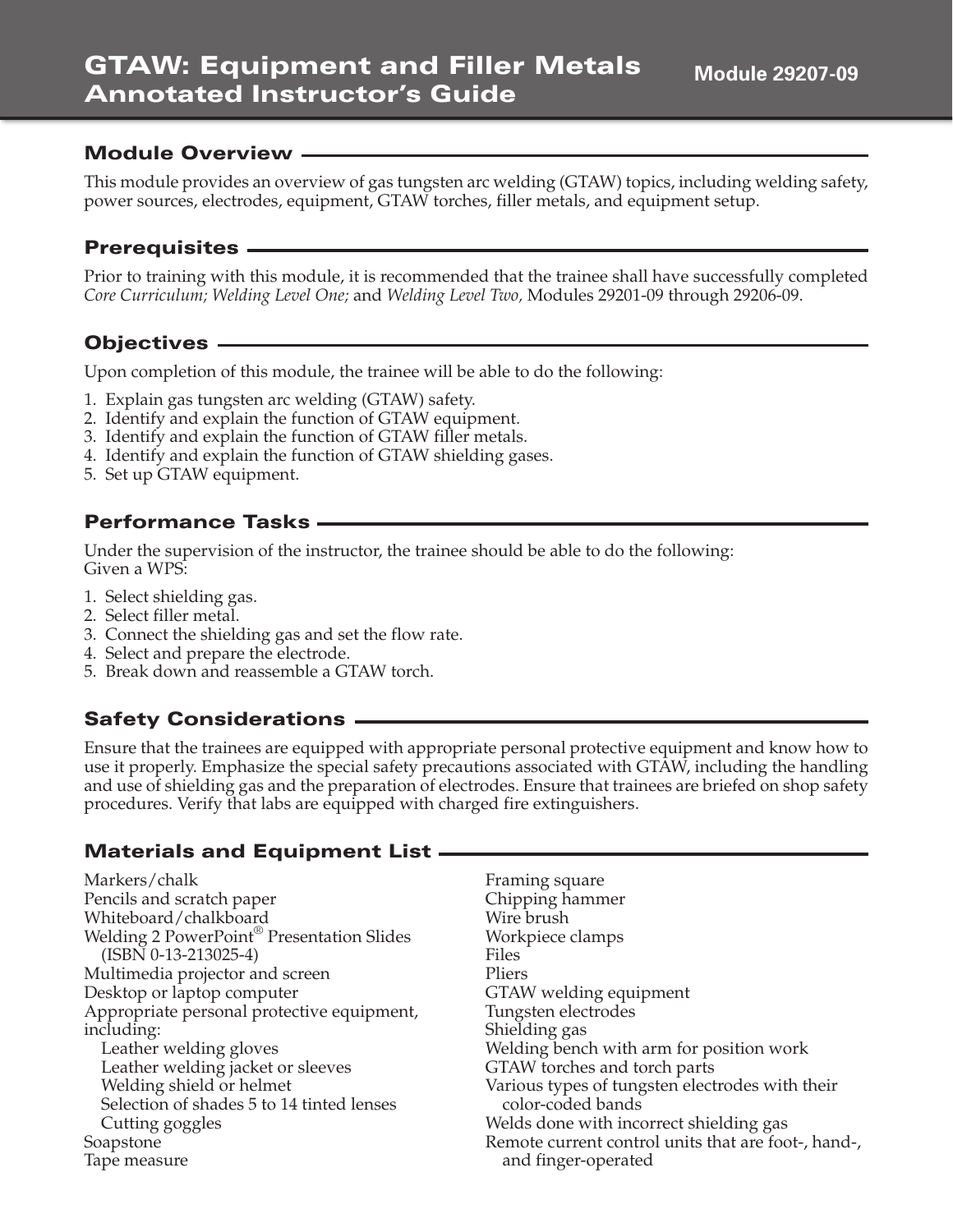AWS specifications Various types and sizes of electrodes (labeled) Shielding gas regulators/flowmeters Electrodes with different end shapes Tungsten grinding wheel

Properly and improperly ground pointed electrode ends WPS(s) for performance testing Module Examinations\* Performance Profile Sheets\*

\*Located in the Test Booklet.

#### **Additional Resources**

This module is intended to present thorough resources for task training. The following reference works are suggested for both instructors and motivated trainees interested in further study. These are optional materials for continued education rather than for task training.

*AWS B1.10:1999 Guide for the Nondestructive Examination of Welds.* Miami, FL: American Welding Society. *AWS B1.11:2000 Guide for the Visual Examination of Welds*. Miami, FL: American Welding Society.

*AWS D3.5-93R: Guide for Steel Hull Welding.* Miami, FL: American Welding Society, 1993.

*AWS D3.7:2004 Guide for Aluminum Hull Welding*. Miami, FL: American Welding Society.

Lincoln Electric offers sources for products and training. Website: http://www.lincolnelectric.com.

*Modern Welding Technology.* Howard B. Cary. Englewood Cliffs, NJ: Prentice Hall, Inc.

*OSHA 1910.269, Appendix C, Protection from Step and Touch Potentials*. Current edition. Washington, DC: Occupational Safety & Health Administration (OSHA).

*OSHA 1926.351, Arc Welding and Cutting.* Current edition. Washington, DC: Occupational Safety & Health Administration (OSHA).

*Welding Handbook.* Vol. 1. *Welding Science & Technology*. Miami, FL: American Welding Society, 2001. *Welding Handbook.* Vol. 2, Part 1: *Welding Processes*. Miami, FL: American Welding Society, 2004.

#### **Teaching Time for this Module**

An outline for use in developing your lesson plan is presented below. Note that each Roman numeral in the outline equates to one session of instruction. Each session has a suggested time period of  $2\%$  hours. This includes 10 minutes at the beginning of each session for administrative tasks and one 10-minute break during the session. Approximately 10 hours are suggested to cover *GTAW: Equipment and Filler Metals*. You will need to adjust the time required for hands-on activity and testing based on your class size and resources. Because laboratories often correspond to Performance Tasks, the proficiency of trainees may be noted during these exercises for Performance Testing purposes.

#### **Topic Planned Time**

#### **Session I. Introduction; Safety Practices; Welding Current, Power Sources, and Cable**

| A. Introduction                                           |  |
|-----------------------------------------------------------|--|
| <b>B.</b> Safety Practices                                |  |
| 1. Protective Clothing and Equipment                      |  |
| 2. Fire/Explosion Prevention                              |  |
| 3. Work Area Ventilation                                  |  |
| 4. GTAW-Specific Safety                                   |  |
| C. Welding Current                                        |  |
| 1. Characteristics                                        |  |
| 2. Types                                                  |  |
| D. Welding Power Sources                                  |  |
| 1. Transformer and Transformer-Rectifier Welding Machines |  |
| 2. Inverter Power Sources                                 |  |
| 3. Engine-Driven Generators                               |  |
| 4. Power Source Ratings                                   |  |
| E. Welding Cable                                          |  |
|                                                           |  |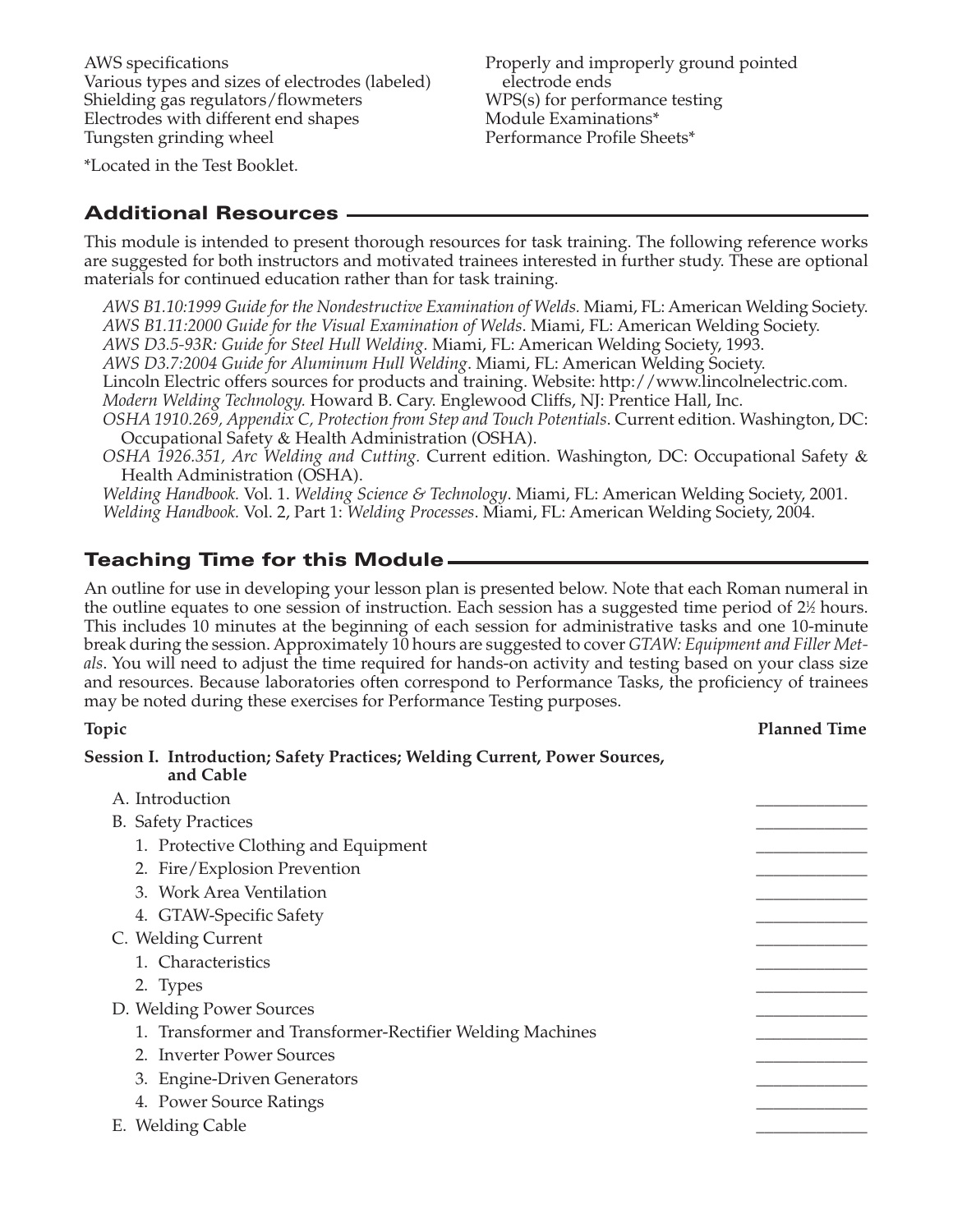# **Session II. GTAW Equipment and Filler Metals**

| A. GTAW Equipment                                                                                                                                          |  |
|------------------------------------------------------------------------------------------------------------------------------------------------------------|--|
| 1. GTAW Torches                                                                                                                                            |  |
| 2. Gas Nozzles                                                                                                                                             |  |
| 3. Tungsten Electrodes                                                                                                                                     |  |
| 4. Shielding Gas                                                                                                                                           |  |
| 5. Remote Current Control                                                                                                                                  |  |
| B. Laboratory                                                                                                                                              |  |
| Using a supplied WPS, have trainees practice selecting the correct shielding gas.<br>This laboratory corresponds to Performance Task 1.                    |  |
| C. GTAW Filler Metals                                                                                                                                      |  |
| 1. Carbon Steel and Low-Alloy Steel                                                                                                                        |  |
| 2. Stainless Steel and Aluminum/Aluminum Alloy                                                                                                             |  |
| 3. Copper/Copper Alloy and Nickel/Nickel Alloy                                                                                                             |  |
| 4. Magnesium Alloy and Titanium/Titanium Alloy                                                                                                             |  |
| 5. Stainless Steel Flux-Cored Electrodes and Rods                                                                                                          |  |
| D. Laboratory                                                                                                                                              |  |
| Using a supplied WPS, have trainees practice selecting filler metals. This<br>laboratory corresponds to Performance Task 2.                                |  |
| <b>Session III. Welding Equipment Setup</b>                                                                                                                |  |
| A. Selecting a GTAW Power Source                                                                                                                           |  |
| B. Positioning the GTAW Equipment                                                                                                                          |  |
| C. Connecting the Shielding Gas                                                                                                                            |  |
| D. Setting the Shielding Gas Flow Rate                                                                                                                     |  |
| E. Laboratory                                                                                                                                              |  |
| Using a supplied WPS, have trainees practice connecting the shielding gas and<br>setting the flow rate. This laboratory corresponds to Performance Task 3. |  |
| F. Selecting the Electrode                                                                                                                                 |  |
| G. Preparing the Electrode                                                                                                                                 |  |
| H. Laboratory                                                                                                                                              |  |
| Using a supplied WPS, have trainees practice selecting and preparing the<br>electrode. This laboratory corresponds to Performance Task 4.                  |  |
| I. Selecting and Installing the Nozzle                                                                                                                     |  |
| J. Installing the Electrode                                                                                                                                |  |
| K. Laboratory                                                                                                                                              |  |
| Have trainees practice selecting and installing nozzles and electrodes.                                                                                    |  |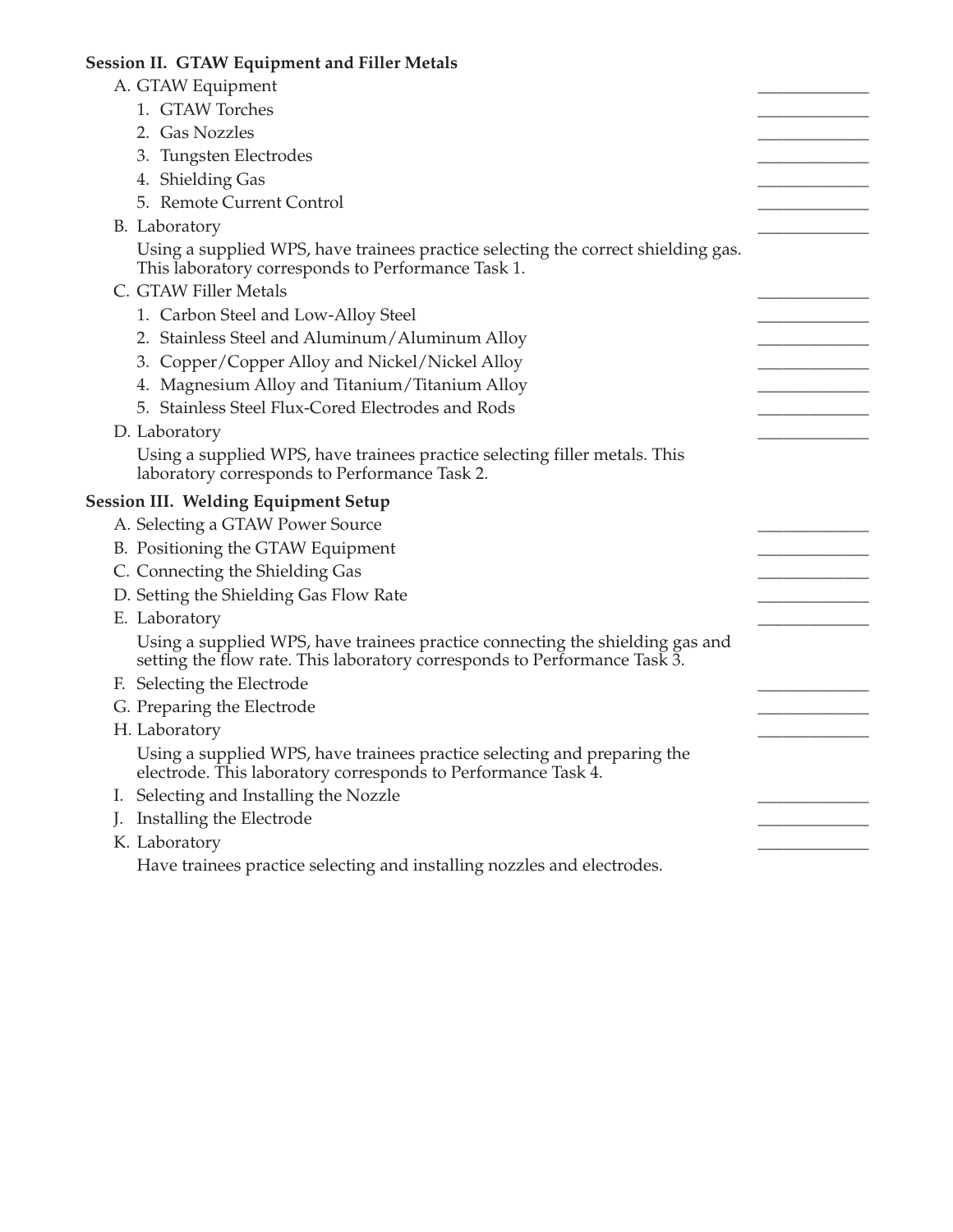#### **Session IV. Laboratory; Review and Testing**

A. Laboratory

Using a supplied WPS, have trainees practice breaking down and reassembling a GTAW torch. This laboratory corresponds to Performance Task 5.

- B. Review \_\_\_\_\_\_\_\_\_\_\_\_\_
- C. Module Examination
	- 1. Trainees must score 70% or higher to receive recognition from NCCER.
	- 2. Record the testing results on Craft Training Report Form 200, and submit the results to the Training Program Sponsor.
- D. Performance Testing
	- 1. Trainees must perform each task to the satisfaction of the instructor to receive recognition from NCCER. If applicable, proficiency noted during laboratory exercises can be used to satisfy the Performance Testing requirements.
	- 2. Record the testing results on Craft Training Report Form 200, and submit the results to the Training Program Sponsor.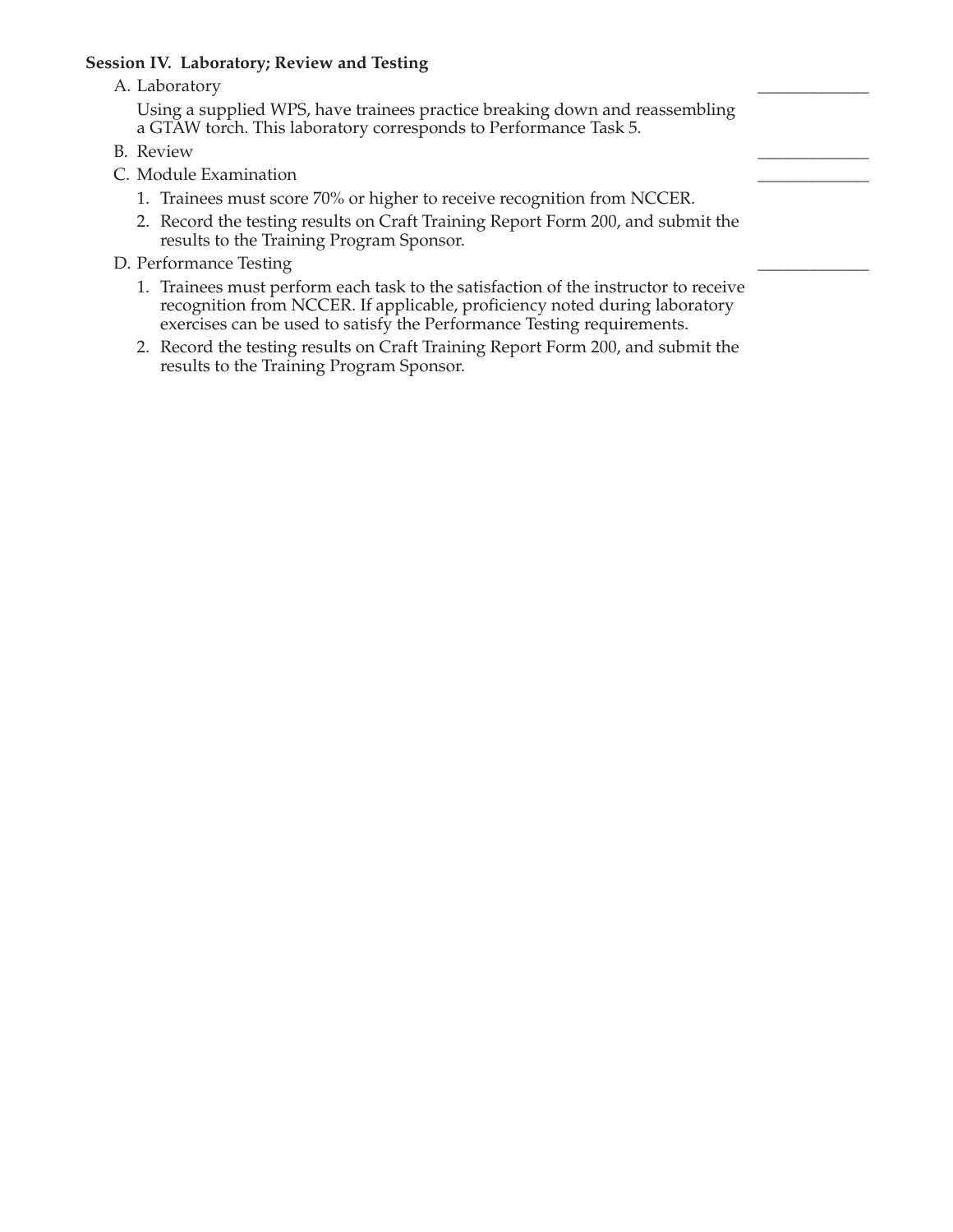#### **Module Overview**

This module explains how to set up GTAW equipment and how to make fillet and V-groove welds on carbon steel plate coupons in all welding positions.

#### **Prerequisites**

Prior to training with this module, it is recommended that the trainee shall have successfully completed *Core Curriculum; Welding Level One;* and *Welding Level Two,* Modules 29201-09 through 29207-09.

## **Objectives**

Upon completion of this module, the trainee will be able to do the following:

- 1. Build a pad in the flat position with stringer beads using GTAW and carbon steel filler metal.
- 2. Perform multiple-pass GTAW fillet welds on carbon steel plate coupons in the following positions, using carbon steel filler metal:
	- $1F$
	- $2F$
	- 3F
	- $4F$
- 3. Perform multiple-pass GTAW V-groove welds on carbon steel plate coupons in the following positions, using carbon steel filler metal:
	- $\bullet$  1G
	- $\bullet$  2G
	- $\bullet$  3G
	- $\bullet$  4G

## **Performance Tasks**

Under the supervision of the instructor, the trainee should be able to do the following:

- 1. Build a pad with stringer beads on carbon steel plate coupons in the flat (1G) position, using GTAW equipment and carbon steel filler metal.
- 2. Perform multiple-pass fillet welds on carbon steel plate coupons in the following positions, using GTAW equipment and carbon steel filler metal:
	- 1F
	- $2F$
	- 3F
	- 4F
- 3. Perform multiple-pass V-groove welds on carbon steel plate coupons in the following positions, using GTAW equipment and carbon steel filler metal:
	- $\bullet$  1G
	- $\bullet$  2G
	- $\bullet$  3G
	- $\bullet$  4G

## **Safety Considerations**

Ensure that the trainees are equipped with appropriate personal protective equipment and know how to use it properly. Trainees will be required to make multiple-pass fillet and V-groove welds on carbon steel plate coupons using GTAW. Ensure that trainees are properly briefed on the safe use of welding equipment and are familiar with all appropriate safety precautions and procedures. Check to be sure that all labs are equipped with charged fire extinguishers.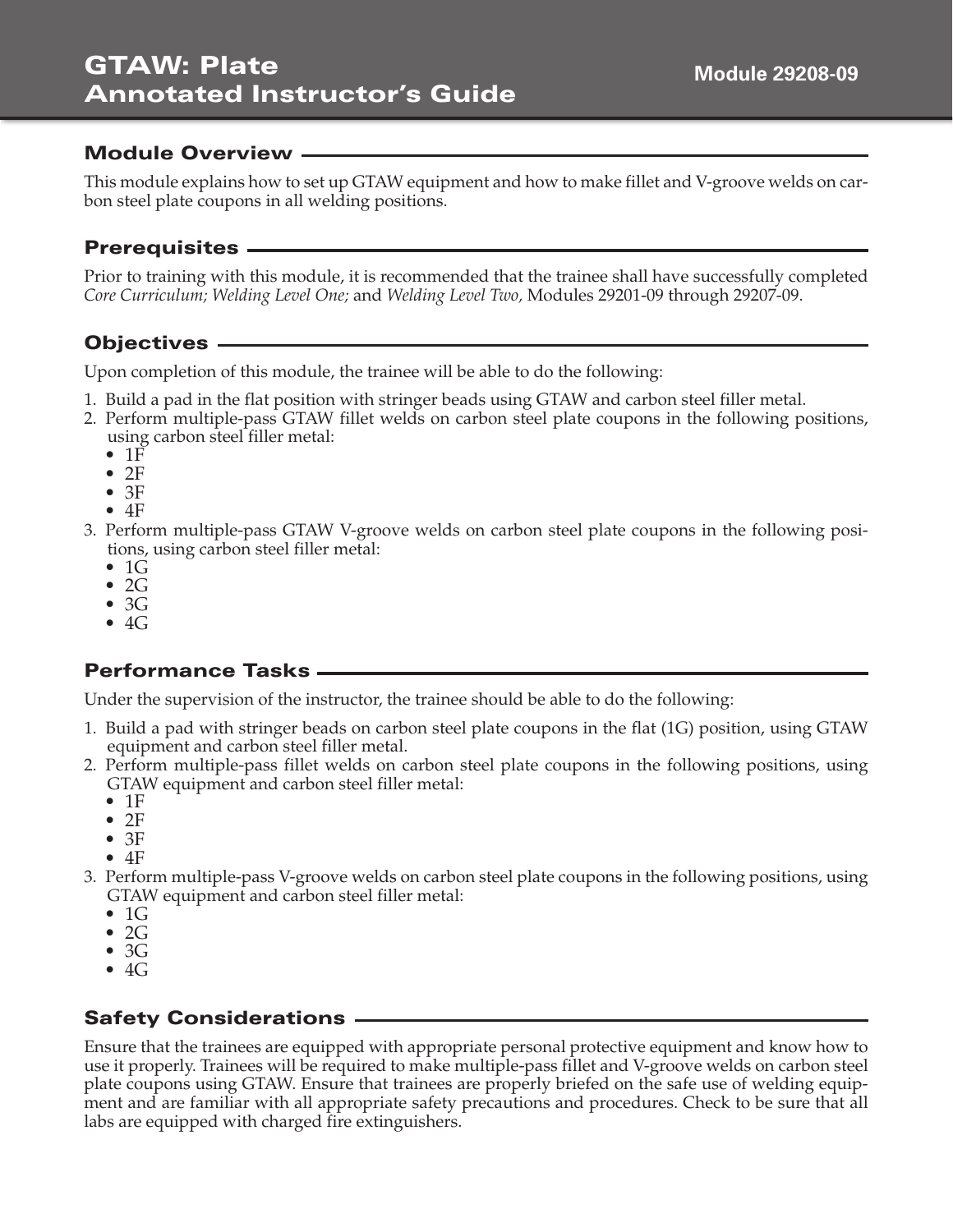# **Materials and Equipment List**

Markers/chalk Pencils and scratch paper Whiteboard/chalkboard Welding 2 PowerPoint<sup>®</sup> Presentation Slides (ISBN 0-13-213025-4) Multimedia projector and screen Desktop or laptop computer Appropriate personal protective equipment, including: Leather welding gloves Welding shield or helmet GTAW welding equipment Tungsten electrodes Carbon steel filler metal Carbon steel plate ¾" thick Shielding gas Welding bench with arm for position work Soapstone Tape measure Friction lighter

Examples of the following: Beads created with different torch positions Acceptable and unacceptable stringer and weave beads Properly and improperly terminated welds Proper and improper overlapping beads Pads made using stringer and weave beads Fillet welds from all four welding positions Fillet welds that have been sawed to expose their profiles Broken-apart open V-groove root pass weld Portable grinders Framing square Pliers Half-round bastard file Wire brush Chipping hammer Workpiece clamps Module Examinations\* Performance Profile Sheets\*

\*Located in the Test Booklet.

#### **Additional Resources**

This module is intended to present thorough resources for task training. The following reference works are suggested for both instructors and motivated trainees interested in further study. These are optional materials for continued education rather than for task training.

- Lincoln Electric offers sources for products and training. Website: http://www.lincolnelectric.com.
- *OSHA Standard 1926.351, Arc Welding and Cutting.* Current edition. Washington, DC: Occupational Safety & Health Administration.
- *The Procedure Handbook of Arc Welding.* 14th ed. Cleveland, OH: The James F. Lincoln Arc Welding Foundation, 2000.

*Welding Handbook.* Vol. 1. *Welding Science & Technology*. Miami, FL: American Welding Society, 2001. *Welding Handbook.* Vol. 2, Part 1: *Welding Processes*. Miami, FL: American Welding Society, 2004.

# **Teaching Time for this Module**

An outline for use in developing your lesson plan is presented below. Note that each Roman numeral in the outline equates to one session of instruction. Each session has a suggested time period of  $2\%$  hours. This includes 10 minutes at the beginning of each session for administrative tasks and one 10-minute break during the session. Approximately 60 hours are suggested to cover *GTAW: Plate*. You will need to adjust the time required for hands-on activity and testing based on your class size and resources. Because laboratories often correspond to Performance Tasks, the proficiency of trainees may be noted during these exercises for Performance Testing purposes.

#### **Topic Planned Time**

# **Session I. Introduction; Safety Practices** A. Introduction B. Safety Practices 1. Protective Clothing and Equipment 2. Fire/Explosion Prevention 3. Work Area Ventilation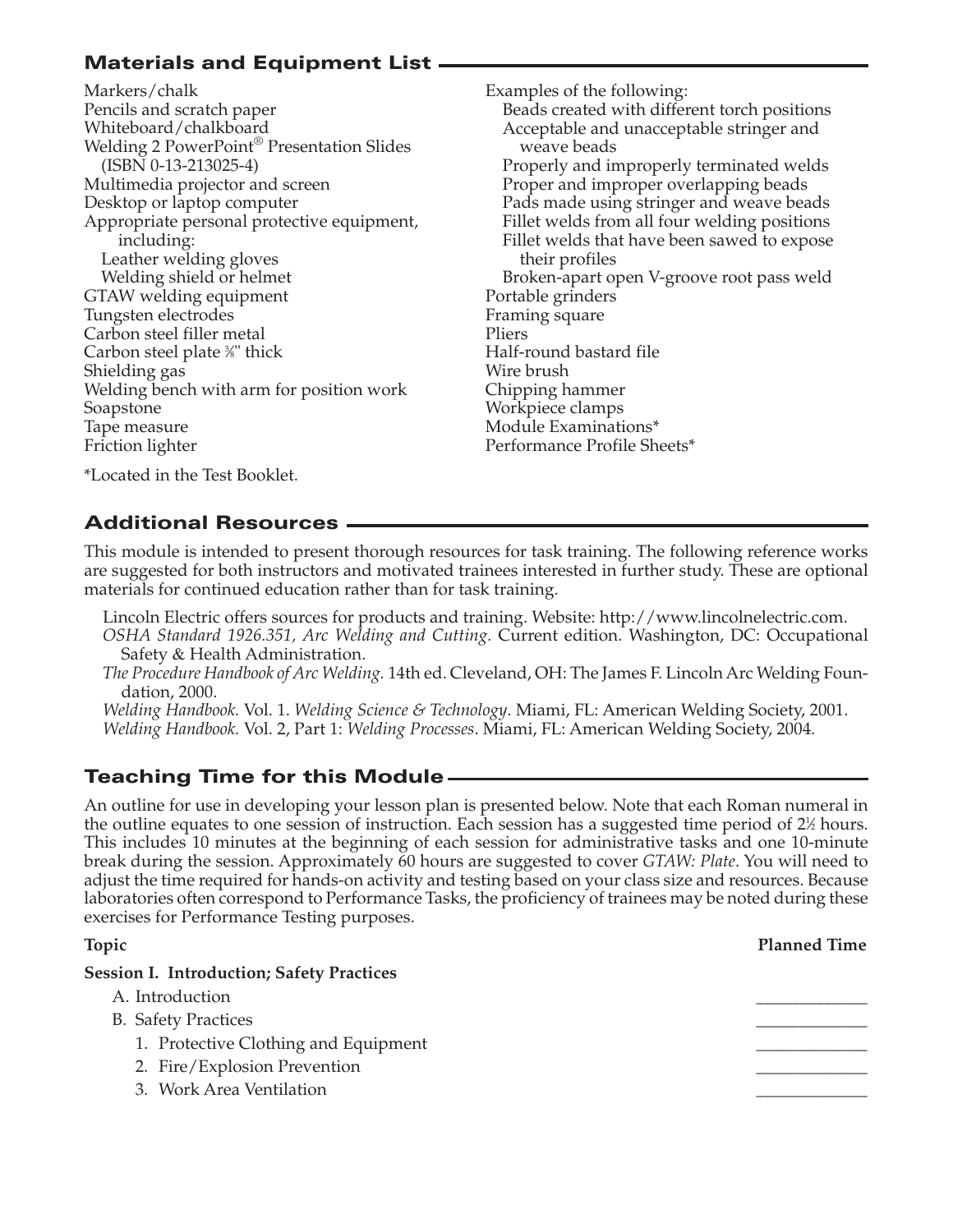## **Sessions II and III. Equipment Setup**

| A. GTAW Equipment Setup                                                                                                                                                                                                                  |  |
|------------------------------------------------------------------------------------------------------------------------------------------------------------------------------------------------------------------------------------------|--|
| 1. Setting Up the Welding Area                                                                                                                                                                                                           |  |
| 2. Preparing Practice Welding Coupons                                                                                                                                                                                                    |  |
| 3. Welding Equipment                                                                                                                                                                                                                     |  |
| B. Laboratory                                                                                                                                                                                                                            |  |
| Have trainees practice setting up the GTAW welding area and welding                                                                                                                                                                      |  |
| equipment.                                                                                                                                                                                                                               |  |
| C. Laboratory                                                                                                                                                                                                                            |  |
| Have trainees practice preparing welding coupons.                                                                                                                                                                                        |  |
| <b>Session IV. GTAW Techniques</b>                                                                                                                                                                                                       |  |
| A. GTAW Techniques                                                                                                                                                                                                                       |  |
| 1. Torch Travel Speed and Arc Length                                                                                                                                                                                                     |  |
| 2. Torch Angles                                                                                                                                                                                                                          |  |
| 3. Torch and Filler Metal Handling Techniques                                                                                                                                                                                            |  |
| <b>Sessions V and VI. Bead Types</b>                                                                                                                                                                                                     |  |
| A. Bead Types                                                                                                                                                                                                                            |  |
| 1. Stringer Beads                                                                                                                                                                                                                        |  |
| 2. Weave Beads                                                                                                                                                                                                                           |  |
| <b>B.</b> Practicing Stringer Beads                                                                                                                                                                                                      |  |
| 1. Laboratory                                                                                                                                                                                                                            |  |
| Have trainees practice making stringer beads in the flat position using                                                                                                                                                                  |  |
| GTAW equipment.                                                                                                                                                                                                                          |  |
| C. Weld Restarts and Terminations                                                                                                                                                                                                        |  |
| 1. Laboratory                                                                                                                                                                                                                            |  |
| Have trainees practice making weld starts, terminations, and restarts using<br>GTAW equipment.                                                                                                                                           |  |
| D. Overlapping Beads                                                                                                                                                                                                                     |  |
| 1. Laboratory                                                                                                                                                                                                                            |  |
| Have trainees practice making overlapping beads using GTAW equipment.                                                                                                                                                                    |  |
| <b>Session VII. Laboratory</b>                                                                                                                                                                                                           |  |
| A. Laboratory                                                                                                                                                                                                                            |  |
| Have trainees practice building a pad with stringer beads on carbon steel plate<br>coupons in the flat (IG) position, using GTAW equipment and carbon steel filler<br>metal. This laboratory corresponds to Performance Task 1.          |  |
| <b>Sessions VIII-XII. Fillet Welds</b>                                                                                                                                                                                                   |  |
| A. Practicing Fillet Welds                                                                                                                                                                                                               |  |
| 1. Flat (1F) Position Fillet Welds                                                                                                                                                                                                       |  |
| 2. Horizontal (2F) Position Fillet Welds                                                                                                                                                                                                 |  |
| 3. Vertical (3F) Position Fillet Welds                                                                                                                                                                                                   |  |
| 4. Overhead (4F) Position Fillet Welds                                                                                                                                                                                                   |  |
| B. Laboratory                                                                                                                                                                                                                            |  |
| Have trainees practice making multiple-pass fillet welds on carbon steel plate<br>coupons in the 1F, 2F, 3F, and 4F positions, using GTAW equipment and carbon<br>steel filler metal. This laboratory corresponds to Performance Task 2. |  |